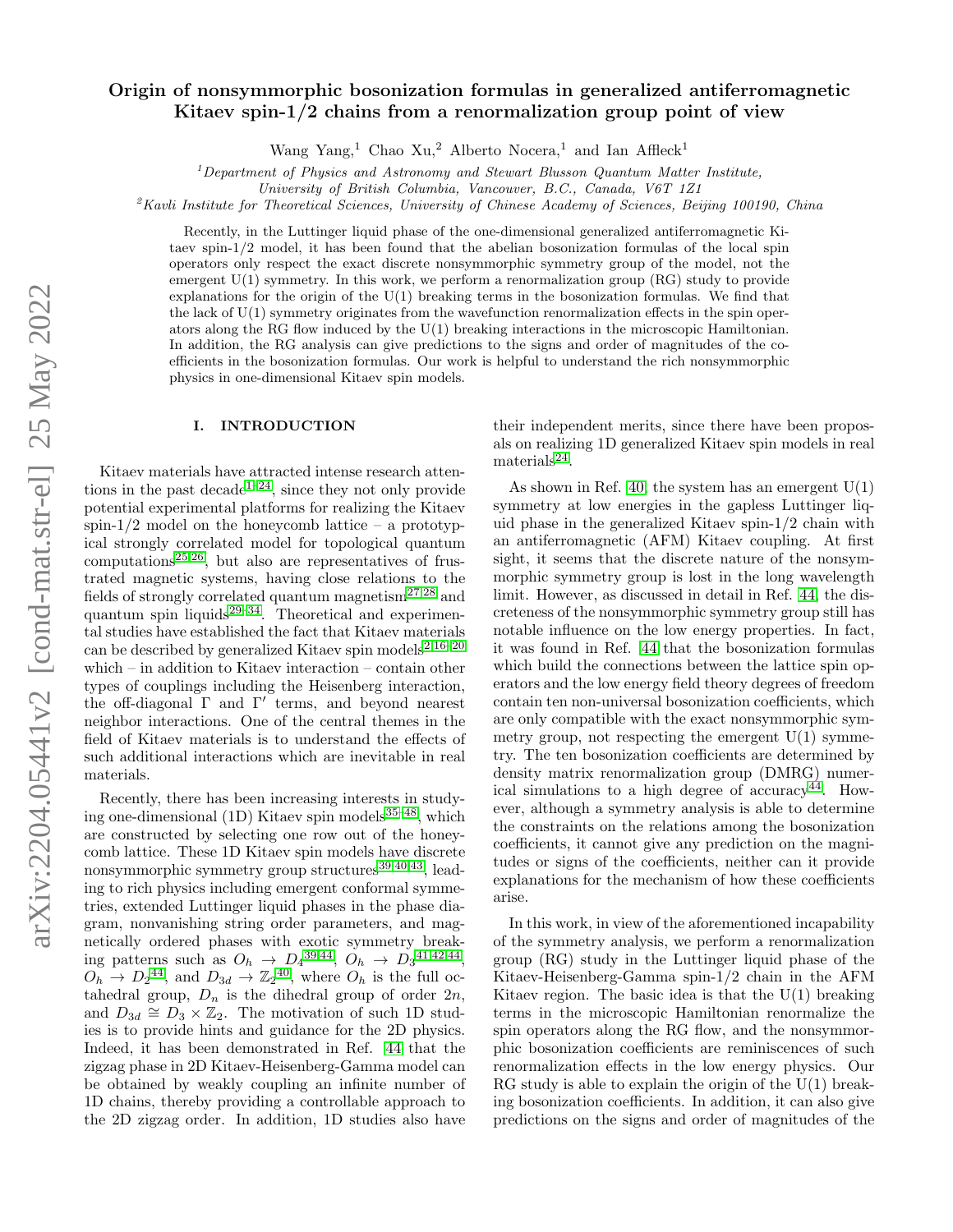bosonization coefficients. We note that as revealed by this RG study, the  $U(1)$  breaking effects in the bosonization coefficients arise at the "Planck scale" of the lattice, before the lattice sites within a unit cell get smeared and lose distinguishability. Therefore, we emphasize that our RG treatment is applied in the ultraviolet (UV) high energy region, unlike the usual cases where RG analysis is typically performed in the low energy limit. This RG study cannot produce quantitative predictions, though indeed, it correctly captures the qualitative features of the related physics.

The rest of the paper is organized as follows. In Sec. [II,](#page-1-0) we introduce the model Hamiltonian, discuss the phase diagram of the model, and give a review on the nonsymmorphic bosonization formulas in the Luttinger liquid phase under interest. In Sec. [III,](#page-2-0) the general framework of the RG treatment in this work is formulated. Sec. [IV](#page-5-0) derives and solves the RG flow equations for the scaling fields which are coupled to the spin operators. In Sec. [V,](#page-8-0) the bosonization coefficients are derived by solving the flow equations. Finally in Sec. [VI,](#page-10-0) we briefly summarize the main results of the paper.

# <span id="page-1-0"></span>II. NONSYMMORPHIC BOSONIZATION FORMULAS

### A. Model Hamiltonian



<span id="page-1-1"></span>FIG. 1: Bond patterns of the Kitaev-Heisenberg-Gamma chain (a) before the sublattice rotation, and (b) after the foursublattice rotation.

We consider a spin-1/2 Kitaev-Heisenberg-Gamma chain in zero magnetic field defined as

$$
H = \sum_{\langle ij \rangle \in \gamma \text{ bond}} \left[ K S_i^{\gamma} S_j^{\gamma} + J \vec{S}_i \cdot \vec{S}_j + \Gamma (S_i^{\alpha} S_j^{\beta} + S_i^{\beta} S_j^{\alpha}) \right],
$$
\n(1)

in which i, j are two sites of nearest neighbors;  $\gamma = x, y$ is the spin direction associated with the  $\gamma$  bond shown in Fig. [1](#page-1-1) (a);  $\alpha \neq \beta$  are the two remaining spin directions other than  $\gamma$ ; K, J and Γ, are the Kitaev, Heisenberg and Gamma couplings, respectively. The coupling constants K, Γ can be parametrized as  $K = \cos(\psi)$ , Γ =  $\sin(\psi)$ , in which  $\psi \in [0, \pi]$ . The phase diagram of the model in terms of  $J, \psi$  is shown in Fig[.2.](#page-1-2)



<span id="page-1-2"></span>FIG. 2: Phase diagram of the spin-1/2 Kitaev-Heisenberg-Gamma chain in the region  $K > 0, J < 0$ , in which the vertical axis is J and the horizontal axis is  $\psi$  where  $K = \cos(\psi)$  and  $\Gamma = \sin(\psi)$ . In the figure, "LL" and "FM" denote the Luttinger liquid and FM phases, respectively [40](#page-18-13)[,44.](#page-18-15) The phase boundary between LL and FM phases is described by an emergent  $SU(2)_1$  conformal symmetry at low energies [44.](#page-18-15)

A useful unitary transformation is called foursublattice rotation  $U_4$ , which is defined as

Sublattice 1: 
$$
(x, y, z) \rightarrow (-x', y', -z')
$$
,  
\nSublattice 2:  $(x, y, z) \rightarrow (-x', -y', z')$ ,  
\nSublattice 3:  $(x, y, z) \rightarrow (x', -y', -z')$ ,  
\nSublattice 4:  $(x, y, z) \rightarrow (x', y', z')$ , (2)

in which "Sublattice i"  $(1 \leq i \leq 4)$  represents all the sites  $i + 4n$   $(n \in \mathbb{Z})$  in the chain, and we have dropped the spin symbol S for simplicity (i.e.,  $\alpha$  is understood as  $S^{\alpha}$  where  $\alpha = x, y, z$ ). The Hamiltonian  $H' = U_4 H U_4^{-1}$ in the four-sublattice rotated frame acquires the form

<span id="page-1-4"></span>
$$
H' = \sum_{\langle ij \rangle \in \gamma \text{ bond}} [(K + 2J)S_i^{\gamma} S_j^{\gamma} - J\vec{S}_i \cdot \vec{S}_j
$$
  
 
$$
+ \epsilon(\gamma)\Gamma(S_i^{\alpha} S_j^{\beta} + S_i^{\beta} S_j^{\alpha})], \qquad (3)
$$

in which the bonds  $\gamma = x, y, \bar{x}, \bar{y}$  has a four-site period-icity as shown in Fig. [1](#page-1-1) (b); the function  $\epsilon(\gamma)$  is defined as  $\epsilon(x) = \epsilon(y) = -\epsilon(\bar{x}) = -\epsilon(\bar{y}) = 1; S_i^{\hat{\gamma}} = S_i^{\gamma}$ ; and  $\vec{S}'_i = U_4 \vec{S}_i U_4^{-1}$  is denoted as  $\vec{S}_i$  for short. Notice that  $U_4$  reveals a hidden SU(2) symmetric point located at  $K+2J=0, \Gamma=0.$  At this point, H' is exactly the SU(2) symmetric AFM Heisenberg model. Explicit forms of H and  $H'$  are included in Appendix [A.](#page-11-0)

From here on, we will stick to the four-sublattice rotated frame unless otherwise stated.

# <span id="page-1-3"></span>B. Phase diagram in the antiferromagnetic Kitaev region

The phase diagram in the region  $K > 0$ ,  $J < 0$  is shown in Fig. [2.](#page-1-2) Since a global spin rotation around  $z$ -axis by  $\pi$  changes the sign of Γ but leaves K and J invariant, it is enough to consider the  $\Gamma > 0$  region.

As can be seen from Fig. [2,](#page-1-2) there are two phases close to the  $\Gamma = 0$  line (i.e., the vertical axis), including a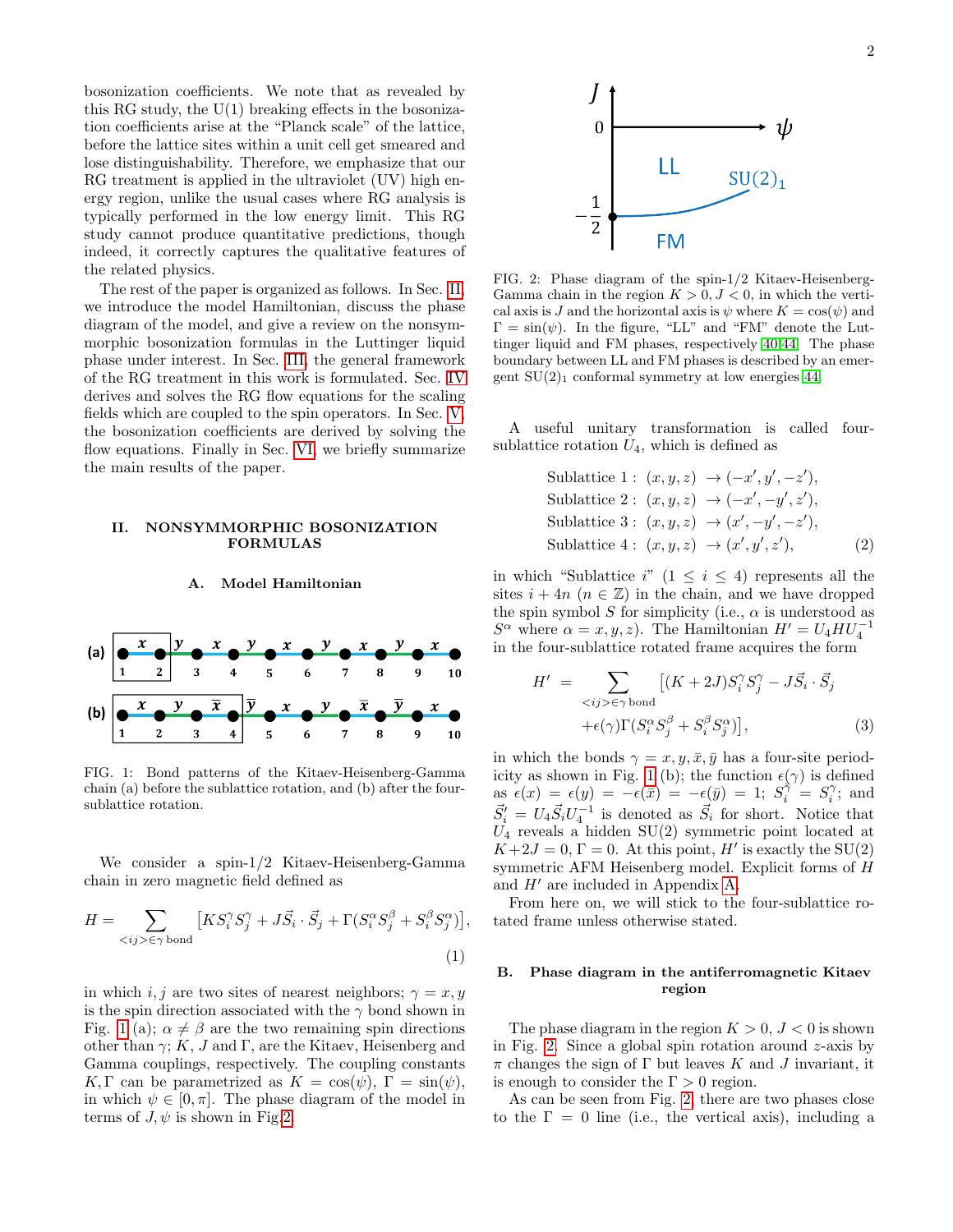Luttinger liquid phase (denoted as LL in Fig. [2\)](#page-1-2), and a ferromagnetically ordered phase (denoted as FM). It has been shown in Ref. [44](#page-18-15) that in the sense of low energy field theory, the phase boundary between the LL and FM is essentially a phase transition between planar and axial spin-1/2 XXZ chains. Hence, the low energy physics of this phase boundary is described by the  $SU(2)<sub>1</sub>$  Wess-Zumino-Witten (WZW) model.

In this paper, we will focus on the Luttinger liquid phase in Fig. [2.](#page-1-2)

### C. Nonsymmorphic abelian bosonization formulas

In this subsection, we briefly review the nonsymmorphic bosonization formulas in the Luttinger liquid phase in Fig. [2,](#page-1-2) which are proposed in Ref. [44](#page-18-15) based on a symmetry analysis.

The system in the four-sublattice rotated frame is invariant under the following symmetry operations [40,](#page-18-13)[44,](#page-18-15)

<span id="page-2-1"></span>
$$
T: (S_i^x, S_i^y, S_i^z) \to (-S_i^x, -S_i^y, -S_i^z)
$$
  
\n
$$
R(\hat{y}, \pi)I: (S_i^x, S_i^y, S_i^z) \to (-S_{5-i}^x, S_{5-i}^y, -S_{5-i}^z)
$$
  
\n
$$
R(\hat{z}, -\frac{\pi}{2})T_a: (S_i^x, S_i^y, S_i^z) \to (-S_{i+1}^y, S_{i+1}^x, S_{i+1}^z), (4)
$$

in which  $T$  is time reversal;  $I$  is the spatial inversion with inversion center located at the middle of the bond connecting sites 2 and 3;  $T_{na}$  is the spatial translation by *n* sites; and  $R(\hat{n}, \theta)$  represents a global spin rotation around  $\hat{n}$ -axis by an angle  $\theta$ . It has been proved in Refs. [40](#page-18-13)[,44](#page-18-15) that the symmetry group  $G =$  $\langle T, R(\hat{y}, \pi)I, R(\hat{z}, -\frac{\pi}{2})T_a \rangle$  is nonsymmorphic and satisfies  $G/\langle T_{4a} \rangle \cong \bar{D}_{4d}$ , in which  $\langle ... \rangle$  represents the group generated by the elements within the bracket; and  $D_{4d} \cong \mathbb{Z}_2 \times D_4.$ 

In the Luttinger liquid phase, the low energy theory is described by the Luttinger liquid Hamiltonian

$$
H_{LL} = \frac{v}{2} \int dx \left[ \kappa^{-1} (\nabla \varphi)^2 + \kappa (\nabla \theta)^2 \right],\tag{5}
$$

in which v is the velocity;  $\kappa$  is the Luttinger parameter; and the fields  $\theta, \varphi$  satisfy  $[\varphi(x), \theta(x')] = \frac{i}{2} \text{sgn}(x'-x)$ . For later convenience, it is useful to define the following fields,

$$
J^{\pm} = \frac{2}{a} \cos(\sqrt{4\pi}\varphi) e^{\pm i\sqrt{\pi}\theta}, \ J^{z} = -\sqrt{2}\pi\nabla\varphi,
$$
  

$$
N^{\pm} = \frac{\sqrt{2}}{a} e^{\pm i\sqrt{\pi}\theta}, \ N^{z} = \frac{\sqrt{2}}{a} \sin(\sqrt{4\pi}\varphi),
$$
 (6)

where  $J^{\pm} = J^x \pm iJ^y$  and  $N^{\pm} = N^x \pm iN^y$ . Since  $\int dx J^{z}(x)$  is the generator for the global spin rotation around z-axis,  $J^{\alpha}$  and  $N^{\alpha}$  transform under  $R(\hat{z}, \beta)$  as  $A^{\pm} \to A^{\pm} e^{\pm i\beta}$  and  $A^z \to A^z$ , where  $A = J, N$ . Clearly, the low energy field theory has an emergent  $U(1)$  symmetry corresponding to rotations around  $z$ -axis, even though the microscopic Hamiltonian only has a discrete nonsymmorphic symmetry group.

On the other hand, the discrete and nonsymmorphic nature of the symmetry group still has significant effects on the low energy properties of the system. We note that when the microscopic Hamiltonian is  $U(1)$  invariant (for example, the planar XXZ model), the bosonization formulas of the spin operators are given by  $S_j^{\alpha}$  =  $\lambda J^{\alpha} + \mu(-)^{j} N^{\alpha}$ , in which  $\lambda, \mu$  are constants. However, these relations cease to apply in the Kitaev-Heisenberg-Gamma chain. In Ref. [44,](#page-18-15) using the constraints imposed by the symmetries in Eq. [\(4\)](#page-2-1), the following nonsymmorphic bosonization formulas are proposed

<span id="page-2-2"></span>
$$
S_{j+4n}^{\alpha} = D_j^{\alpha\beta} J^{\beta}(x) + (-)^j C_j^{\alpha\beta} N^{\beta}(x), \qquad (7)
$$

in which  $1 \leq j \leq 4$  and  $\alpha, \beta = x, y, z$ . Defining  $3 \times 3$ matrices  $D_j$  and  $C_j$  whose matrix elements at position  $(\alpha, \beta)$  are  $D_j^{\alpha\beta}$  and  $C_j^{\alpha\beta}$ , the coefficients in Eq. [\(7\)](#page-2-2) can be compactly expressed as

$$
D_1 = \begin{pmatrix} a_D & b_D & c_D \\ b_D & a_D & -c_D \\ h_D & -h_D & i_D \end{pmatrix},
$$
  
\n
$$
D_j = (M_z)^{j-1} D_1 (M_z)^{1-j},
$$
\n(8)

and

$$
C_{1} = \begin{pmatrix} a_{C} & b_{C} & c_{C} \\ b_{C} & a_{C} & -c_{C} \\ h_{C} & -h_{C} & i_{C} \end{pmatrix},
$$
  
\n
$$
C_{j} = (M_{z})^{j-1} C_{1} (M_{z})^{1-j},
$$
\n(9)

where  $j = 2, 3, 4$ , and

$$
M_z = \left(\begin{array}{ccc} 0 & 1 & 0 \\ -1 & 0 & 0 \\ 0 & 0 & 1 \end{array}\right). \tag{10}
$$

It can be seen that there are ten non-universal coefficients in Eq.  $(7)$ , which spoil the emergent  $U(1)$  symmetry and only respect the exact nonsymmorphic symmetries of the system. Explicit expressions of the nonsymmorphic bosonization formulas are included in Appendix [B.](#page-11-1)

On the other hand, although the symmetry analysis is able to determine the form of the bosonization formulas, it has no predictive power on the order of magnitudes nor the signs of the ten bosonization coefficients  $a_{\Lambda}, b_{\Lambda}, c_{\Lambda}, h_{\Lambda}, i_{\Lambda}$  ( $\Lambda = C, D$ ). In addition, the symmetry analysis gives no explanation to the origin of the bosonization coefficients, i.e., there is no information on how they arise microscopically. In view of these issues, it is the purpose of this work to derive the ten bosonization coefficients using an RG approach.

# <span id="page-2-0"></span>III. SETUP FOR RG FLOWS

In this section, we set up the method for deriving the RG flow equations which can provide explanations for the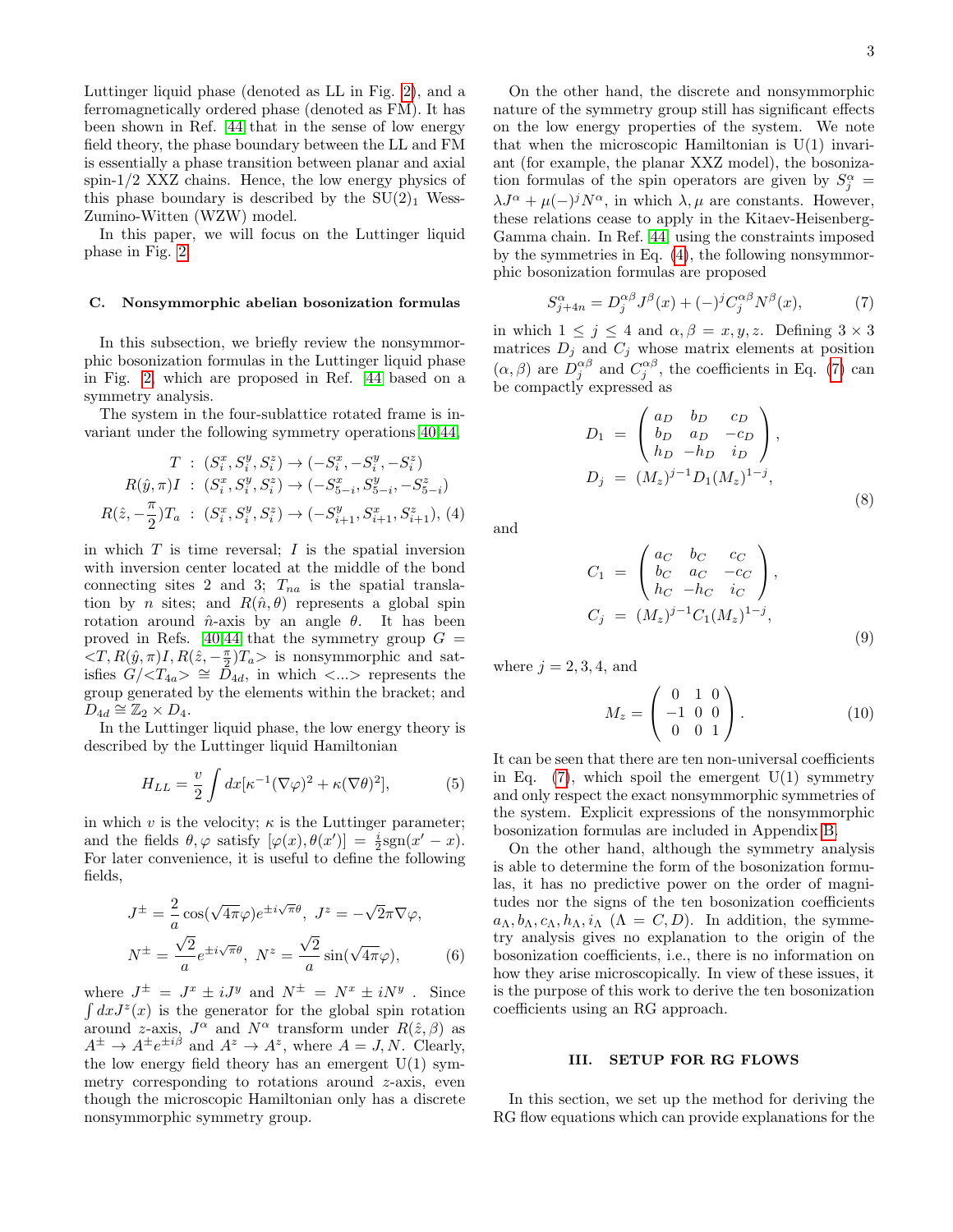microscopic origin of the nonsymmorphic bosonization coefficients.

The low energy physics of the 1D spin-1/2 repulsive Hubbard model at half filling is known to be described by the  $SU(2)<sub>1</sub>$  Wess-Zumino-Witten (WZW) model, which is the same as the low energy theory of the spin-1/2 AFM Heisenberg model (for details, see [49](#page-19-1) and Appendix [C\)](#page-11-2). Hence, the weak coupling repulsive Hubbard model can be used to mimic the low energy physics of the Kitaev-Heisenberg-Gamma model at the hidden AFM point (i.e.,  $K + 2J = 0$ ,  $\Gamma = 0$ ) in the four-sublattice rotated frame. Then  $K + 2J$  and  $\Gamma$  can be treated as perturbations to the repulsive Hubbard model.

Here we make some comments on the reasons why a fermion model has to be introduced for an RG treatment, and the limitations of the method. We first emphasize that the bosonization coefficients arise from the microscopic lattice structures. Hence a perturbation in the low energy sector cannot capture these bosonization coefficients, and the physics at the "Planck scale" of the lattice has to be involved. It seems that there is still hope since the spin- $1/2$  Heisenberg model is an integrable system solvable by the Bethe ansatz method, which is applicable to any energy scale. However, a perturbation on the Heisenberg model is analytically intractable since Bethe ansatz is a very intricate method, not suitable for perturbative calculations.

On the other hand, it is standard to perform perturbative calculations based on the free fermion models. Therefore, in the weak coupling limits, i.e., when the Hubbard interaction, the combination  $K + 2J$ , and the Gamma interaction are all small, an RG analysis can be applied in the vicinity of the free fermion fixed point. Notice that this directly implies the limitation of the method. Our RG analysis is only qualitative, since the model is changed from a pure spin model to a fermion model. However, this RG analysis is able to provide explanations for the origin of the bosonization coefficents, justifying the proposed nonsymmorphic bosonization formulas in Eq. [\(7\)](#page-2-2). It is able to give predictions on the signs and order of magnitudes of the bosonization coefficients.

We start from the following fermion model in the foursublattice rotated frame,

$$
H_F = H_0 + H_{int}, \tag{11}
$$

in which

<span id="page-3-2"></span>
$$
H_0 = -t \sum_{\langle ij \rangle, \alpha} (c_{i\alpha}^\dagger c_{j\alpha} + \text{h.c.}) - \mu \sum_{i\alpha} c_{i\alpha}^\dagger c_{i\alpha},
$$
  

$$
H_{int} = H_U + H_4,
$$
 (12)

where

$$
H_U = U \sum_i n_{\uparrow} n_{i\downarrow}
$$
  
\n
$$
H_4 = \sum_{\langle ij \rangle \in \gamma \text{ bond}} [(K + 2J)S_i^{\gamma} S_j^{\gamma} + \epsilon(\gamma) \Gamma(S_i^{\alpha} S_j^{\beta} + S_i^{\beta} S_j^{\alpha})].
$$
\n(13)

At half-filling and for a repulsive  $U$ ,  $H_0 + H_U$  reproduces the  $SU(2)_1$  WZW model in the low energy limit (see Ref. [49](#page-19-1) and Appendix. [C\)](#page-11-2). Then by adding  $H_4$ , the low energy physics of the Kitaev-Heisenberg-Gamma model is recovered.

The partition function for  $H_F$  is given by

$$
\mathcal{Z} = \int D[c, c^{\dagger}]e^{-S},\tag{14}
$$

where

$$
S = \int d\tau \left(\sum_{i\alpha} c_{i,\alpha}^{\dagger} \partial_{\tau} c_{i\alpha} + H_0 + H_{int}\right). \tag{15}
$$

The goal is to compute the spin correlation functions  $G_{i\alpha,j\beta}$ 

$$
G_{i\alpha,j\beta}(\tau,n) = \langle S_i^{\alpha}(0)S_{j+4n}^{\beta}(\tau) \rangle
$$
  
= 
$$
\frac{1}{Z} \int D[c, c^{\dagger}] S_i^{\alpha}(0)S_{j+4n}^{\beta}(\tau) e^{-S}
$$
(16)

in which  $\tau$  is the imaginary time,  $i, j \in \{1, 2, 3, 4\}$ , and

$$
S_i^{\alpha} = \frac{1}{2} c_{ia}^{\dagger} \sigma_{ab}^{\alpha} c_{ib}, \qquad (17)
$$

where  $a, b = \uparrow, \downarrow$ .



<span id="page-3-0"></span>FIG. 3: Diagrammatic representation of the interaction term between site i and j, where  $1 \leq i, j \leq 4$ . The outgoing arrow, ingoing arrow, and dashed lines represent fermion creation operator, fermion annihilation operator, and the four-fermion interaction, respectively.



<span id="page-3-1"></span>FIG. 4: Diagrammatic representation of the spin operator. The outgoing arrow, ingoing arrow, and wavy lines represent fermion creation operator, fermion annihilation operator, and external magnetic field, respectively.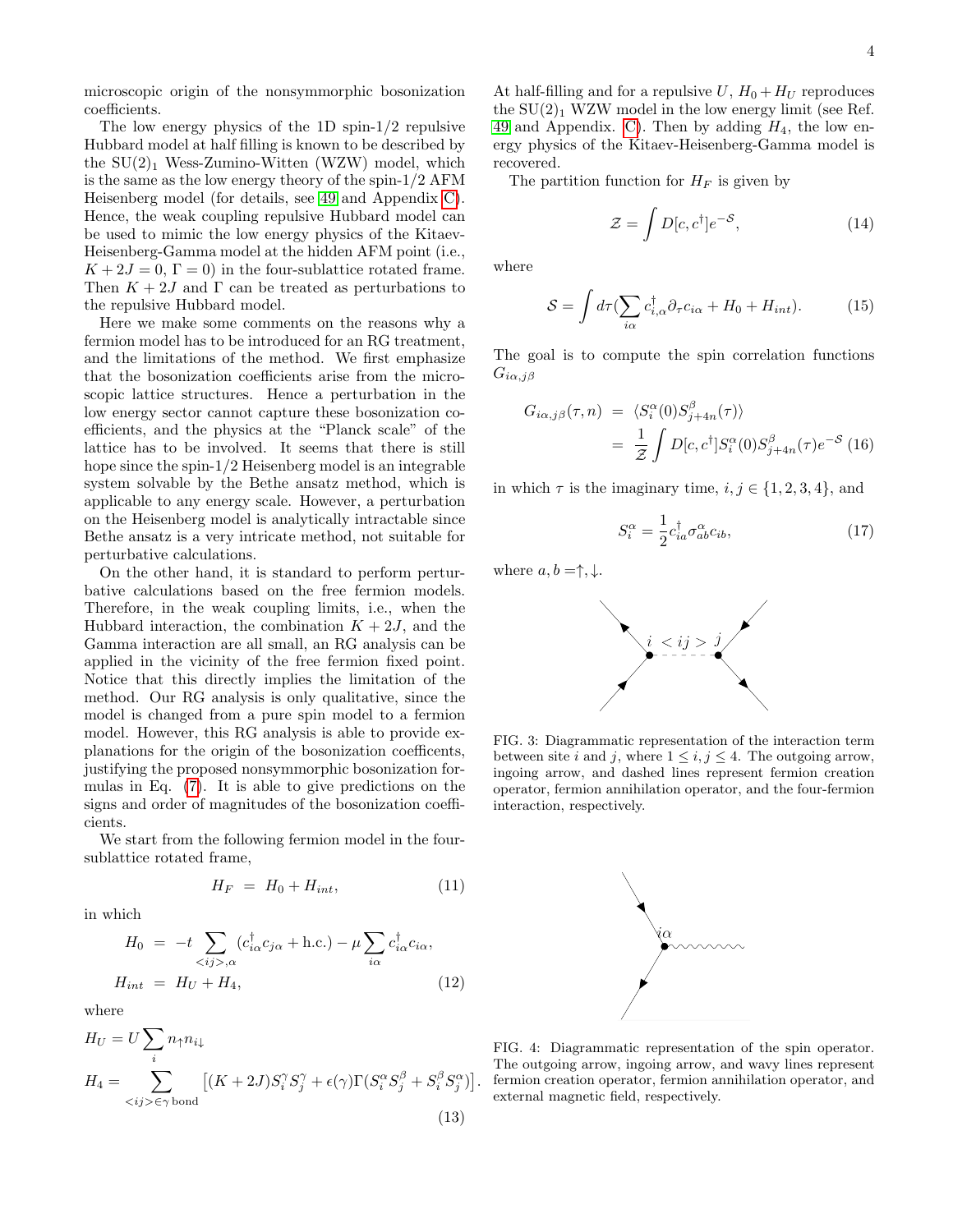We note that upon integrating over the fast modes in a momentum shell,  $H_{int}$  renormalizes the spin operators. In fact, by separating the fast and slow modes, we obtain

$$
G_{i\alpha,j\beta}(\tau,n) = \frac{1}{\mathcal{Z}_{<} f} \int D[c_{<} c_{<}^{\dagger}] e^{-\mathcal{S}_{eff,<}} \langle (1 - \int d\tau dx H_{int,>,\cdot,<}) S_i^{\alpha}(0) S_{j+4n}^{\beta}(\tau) \rangle_{>},
$$
(18)

in which  $H_{int,>,}$  represents the mixing term between the fast and slow modes,  $\langle ... \rangle$  is defined as

$$
\langle \ldots \rangle_{>} = \frac{1}{\mathcal{Z}_{>} } \int D[c_{>}, c_{>}^{\dagger}] e^{-\mathcal{S}_{eff,>}}(\ldots), \tag{19}
$$

and only first order renormalization is taken into account for the spin operators. Eq. [\(18\)](#page-4-0) leads to a set of coupled Callan-Symanzik equations<sup>[50](#page-19-2)</sup>, which can be solved to determine the behaviors of the correlation functions.

The interactions and the spin operators are represented by the diagrams in Fig. [3](#page-3-0) and Fig. [4,](#page-3-1) respectively. In par-ticular, Fig. [3](#page-3-0) represents  $(K+2J)S_i^{\gamma}S_j^{\gamma} + \epsilon(\gamma)\Gamma(S_i^{\alpha}S_j^{\beta} + \gamma)$  $S_i^{\beta} S_j^{\alpha}$  where  $\langle ij \rangle = \gamma$ . There are two diagrams which contribute to the contractions between  $H_{int,>,}$  and the spin operators as shown in Fig. [5](#page-4-1) and Fig. [6.](#page-4-2) It is clear that Fig. [5](#page-4-1) introduces a renormalization of the spin operators, whereas on the other hand, Fig. [6](#page-4-2) produces new terms along the RG flow, which are of the forms  $c_i^{\dagger} \sigma^{\lambda} c_j$ where  $i = j \pm 1$ . Although  $c_i^{\dagger} \sigma^{\lambda} c_j$  is not of the form of an on-site spin operator, it becomes indistinguishable from a spin operator in the low energy limit when the difference between adjacent sites is smeared out. Later in Sec. [IV B](#page-7-0) we will see that the value of the diagram in Fig. [6](#page-4-2) vanishes. However, we still include it here from a conceptual consideration, and in addition, if the Hamiltonian in Eq. [\(1\)](#page-1-3) contains beyond next-nearest neighbor terms (which is always the case in real materials), the diagram in Fig. [6](#page-4-2) indeed contributes. We note that the set of coupled Callan-Symanzik equations for the correlation functions to the one-loop level can be obtained from the two diagrams in Fig. [5](#page-4-1) and Fig. [6.](#page-4-2)



<span id="page-4-1"></span>FIG. 5: Diagrams for the renormalization of the spin operators.

Here we take an alternative route for later convenience. Instead of considering the Callan-Symanzik equations, we introduce the following set of magnetic fields into the



<span id="page-4-2"></span><span id="page-4-0"></span>FIG. 6: Diagrams that generate new terms upon RG flow.

action

$$
-\int d\tau \left[\sum_{j=1}^{4} \sum_{\alpha=x,y,z} h_j^{\alpha}(\tau,n) S_{j+4n}^{\alpha}(\tau) + \sum_{i=1}^{4} \sum_{j=i\pm 1} \sum_{\alpha=x,y,z} \frac{1}{2} h_{ij}^{\alpha}(\tau,n) c_{i+4n}^{\dagger}(\tau) \sigma^{\alpha} c_{j+4n}(\tau)\right],
$$
\n(20)

in which the  $h_{ij}^{\alpha}(\tau, n)$  terms are inserted since they can be generated upon RG flow as a result of the diagram in Fig. [6.](#page-4-2) The spin correlation functions can be obtained from the functional derivatives as

$$
\langle S_i^{\alpha}(\tau,n)S_j^{\beta}(\tau',n')\rangle = \frac{\partial^2 F}{\partial h_i^{\alpha}(\tau,n)\partial h_j^{\beta}(\tau',n')},\qquad(21)
$$

where  $F = -\ln \mathcal{Z}$  is the free energy.

We will determine the RG flow equations for the scaling fields  $h_j^{\alpha}(\tau, n)$  and  $h_{ij}^{\alpha}(\tau, n)$ . In Eq. [\(12\)](#page-3-2), the free fermion Hamiltonian  $H_0$  is gapless at  $\pm k_F$  where  $k_F = \pi/(2a)$ . Hence at low energies, it is enough to consider the zeroand  $\pi$ -wavevector components of the spin operators, i.e.,

<span id="page-4-3"></span>
$$
\tilde{S}_r^{\alpha}(\tau) \sim S_u^{\alpha}(\tau, r) + (-)^r S_s^{\alpha}(\tau, r), \tag{22}
$$

in which  $\tilde{S}_r^{\alpha}(\tau)$  represents the smeared spin operator at low energies at position r and time  $\tau$ ; the subscripts "u" and "s" represent "uniform" and "staggered", respectively; and both  $S_u^{\alpha}$  and  $S_s^{\alpha}$  are smooth functions of r. Here we note that since  $\bar{h}_l^{\alpha}(\tau, n)$  is defined every four sites, the zero- and  $\pi$ -wavevector components cannot be distinguished in  $h_l^{\alpha}(\tau, n)$  or  $h_{ij}^{\alpha}(\tau, n)$  since both components are smooth in  $n$ .

Finally we make a comment on the energy scales in the problem. There are five characteristic energy scales  $\Lambda_0, \Lambda_s, \Lambda_L, m_c$ , and E, where  $\Lambda_0 \sim 1/a$  is the UV cutoff of the lattice structure,  $\Lambda_s \sim 1/(4a)$  is the energy scale where the four sites within a unit cell are smeared and can no longer be clearly distinguished,  $\Lambda_L$  is the energy scale where a linearization of the free fermion spectrum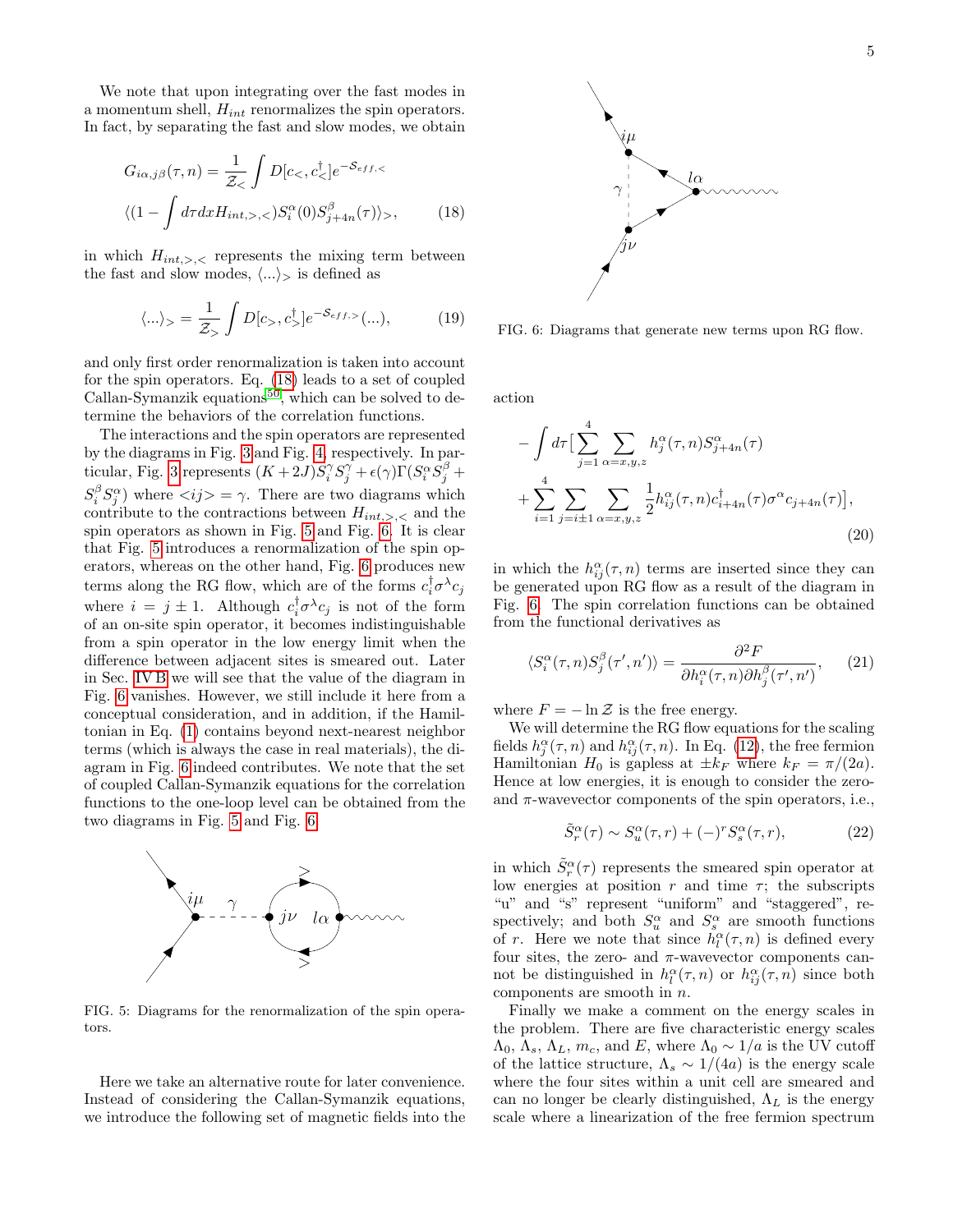around  $\pm k_F$  can be performed,  $m_c \sim e^{-\text{const.}t/U}$  is the charge gap due to the repulsive Hubbard term, and  $E$ is the energy scale of the correlation functions which we are eventually interested in. The hierarchy of the energy scales is clearly

<span id="page-5-6"></span>
$$
\Lambda_0 \gg \Lambda_s \gg \Lambda_L \gg m_c \gg E. \tag{23}
$$

We note that below  $\Lambda_L$ , the fermion has an emergent Lorentz symmetry, and is fractionalized into a  $U(1)$ charge boson and an  $SU(2)_1$  spin boson<sup>[49](#page-19-1)</sup>. When the energy is further lowered below  $m_c$ , the charge boson is gapped, and we are left with only spin degrees of freedom  $S_u^{\alpha}(r)$  and  $S_s^{\alpha}(r)$ . We also note that since the microscopic lattice structure is lost at  $\Lambda_s$ , our RG analysis stops at an energy scale  $\sim \Lambda_s$ .

# <span id="page-5-0"></span>IV. RG FLOW EQUATIONS

In this section, we derive the RG flow equations for the scaling fields  $h_l^{\alpha}(\tau, n)$  and  $h_{ij}^{\alpha}(\tau, n)$  from the diagrams in Fig. [5](#page-4-1) and Fig. [6.](#page-4-2)

### A. Flow equations from the diagram in Fig. [5](#page-4-1)

Let's first consider the diagram in Fig. [5.](#page-4-1) It is nonvanishing when  $\nu = \alpha$ , and renormalizes  $h_i^{\mu}$ . Suppose we lower the cutoff from  $\Lambda_0/b$  to  $\Lambda_0/b'$ , where  $\Lambda_0$  is chosen as  $\pi/(2a)$  and  $b' = b + \Delta b$  with  $0 < \Delta b \ll 1$ . The perturbation process in Fig. [5](#page-4-1) gives rise to the following term in the action

<span id="page-5-4"></span>
$$
\lambda_{jl}\delta_{\nu\alpha}\Delta\ln b \int d\tau \sum_{n} h_{l}^{\alpha}(\tau,n)S_{i+4n}^{\mu}(\tau), \tag{24}
$$

leading to a renormalization of  $h_i^{\mu}$  by  $h_i^{\alpha}$ , where  $\Delta \ln b =$  $\Delta b/b$ . Define the free fermion Green's function  $\mathcal{G}(k)$  as

$$
\mathcal{G}(k) = \frac{1}{i\omega - \epsilon(k)}.\tag{25}
$$

in which  $k = (i\omega, \vec{k})$  where  $\omega$  is Matsubara frequency and  $k$  is the wavevector in space (we define the spatial wavevector as a vector to distinguish it from the spacetime combined index  $k$ , even though the system is 1D and  $\vec{k}$  is in essence a scalar), and  $\epsilon(k)$  is the free fermion dispersion which includes the chemical potential term. The coefficient  $\lambda_{jl}$  can be derived as

$$
\lambda_{jl}\Delta \ln b =
$$
  
 
$$
- \frac{a}{8} \sum_{m=1}^{4} e^{-i\frac{\pi}{2}m(j-l)} \int_{\Lambda_0/b'}^{\Lambda_0/b} d^2k \mathcal{G}(k) \mathcal{G}(k + \frac{\pi}{2a}m\hat{x}), \quad (26)
$$

where a is the lattice spacing, and  $\hat{x}$  is the unit vector in the spatial direction. We note that because of the translation and inversion symmetries of the free fermion theory,  $\lambda_{ij}$  satisfies the following relations

$$
\lambda_{ij} = \lambda_{i+l,j+l} = \lambda_{-i,-j} = \lambda_{i,j+4},\tag{27}
$$

where  $l \in \mathbb{Z}$ .

We briefly describe the derivation of  $\lambda_{il}$ . Detailed derivations are included in Appendix [D 1.](#page-12-0) The Fourier transforms of the fermion operator and the scaling field are defined as

<span id="page-5-1"></span>
$$
c^{\dagger}(k) = \frac{1}{\sqrt{N\beta}} \int d\tau \sum_{j=1}^{N} c^{\dagger}_{j}(\tau) e^{i(\omega\tau - \vec{k}\cdot j a\hat{x})}, \qquad (28)
$$

and

<span id="page-5-2"></span>
$$
h_l^{\alpha}(q) = \frac{1}{\sqrt{N\beta}} \int d\tau \sum_{n=1}^{N/4} h_l^{\alpha}(\tau, n) e^{i(\omega \tau - \vec{q} \cdot 4na\hat{x})}, \quad (29)
$$

in which N is the system size,  $\beta$  is the inverse of the temperature,  $j$  in Eq.  $(28)$  is summed over all sites in the chain, and  $n$  in Eq. [\(29\)](#page-5-2) is summed over the unit cells. Integrating over the fast modes in the momentum shell and using momentum conservations in the free fermion model, the expression of the diagram in Fig. [5](#page-4-1) is given by

$$
\frac{1}{4} \sum_{\bar{m}=1}^{4} e^{i\frac{\pi}{2}\bar{m}i} \sum_{kq'} e^{i\vec{q'}\cdot ia\hat{x}} h_l^{\alpha}(-q')c^{\dagger}(k+q'+\frac{\pi}{2a}\bar{m}\hat{x}) \frac{1}{2}\sigma^{\mu}c(k)
$$
\n
$$
\times e^{-i\vec{q'}\cdot(j-l)a\hat{x}} \frac{1}{4N\beta} \sum_{m=1}^{4} \sum_{k'} e^{-i\frac{\pi}{2}(m+\bar{m})(j-l)}
$$
\n
$$
\times \langle c^{\dagger}(k'-q')\frac{1}{2}\sigma^{\nu}c(k'+\frac{\pi}{2a}(m+\bar{m})\hat{x})
$$
\n
$$
\cdot c^{\dagger}(k'+\frac{\pi}{2a}(m+\bar{m})\hat{x}) \frac{1}{2}\sigma^{\alpha}c(k'-q')\rangle_{\rm f}, \qquad (30)
$$

<span id="page-5-3"></span>in which  $\vec{q}'$  in  $h_l^{\alpha}(-q')$  satisfies  $|\vec{q}'| \sim 0$ , since  $h_l^{\alpha}(n)$  is a smooth function of n. In Eq. [\(30\)](#page-5-3), the factor  $e^{-i\vec{q}' \cdot (j-l)a\hat{x}}$ can be set as 1 since it is a slowly varying variable. Comparing with the following Fourier representation of the magnetic field term in the action

$$
\int d\tau \sum_{n} h_i^{\alpha}(\tau, n) S_{i'+4n}^{\alpha}(\tau) =
$$
\n
$$
\frac{1}{4} \sum_{kq} \sum_{m=1}^{4} e^{i\vec{q} \cdot i' a \hat{x}} e^{i\frac{\pi}{2} m i'} h_{i'}^{\alpha}(-q) c^{\dagger} (k + \frac{\pi}{2a} m \hat{x}) \frac{1}{2} \sigma^{\alpha} c(k - q),
$$
\n(31)

it can be seen that Eq. [\(30\)](#page-5-3) is of the form in Eq. [\(24\)](#page-5-4) which renormalizes  $h_i^{\mu}$ , in which  $\lambda_{jl}$  is given by Eq. [\(26\)](#page-5-5).

<span id="page-5-5"></span>Eq.  $(26)$  is the desired expression for the coefficients  $\lambda_{jl}$ 's in the RG flow equations. An analytic expression of  $\lambda_{jl}$  is difficult, so we will turn to numerical calculations. The numerical value of  $\lambda_{jl}$  relies on the underlying free fermion band structure  $\epsilon(k)$ , but the essential physics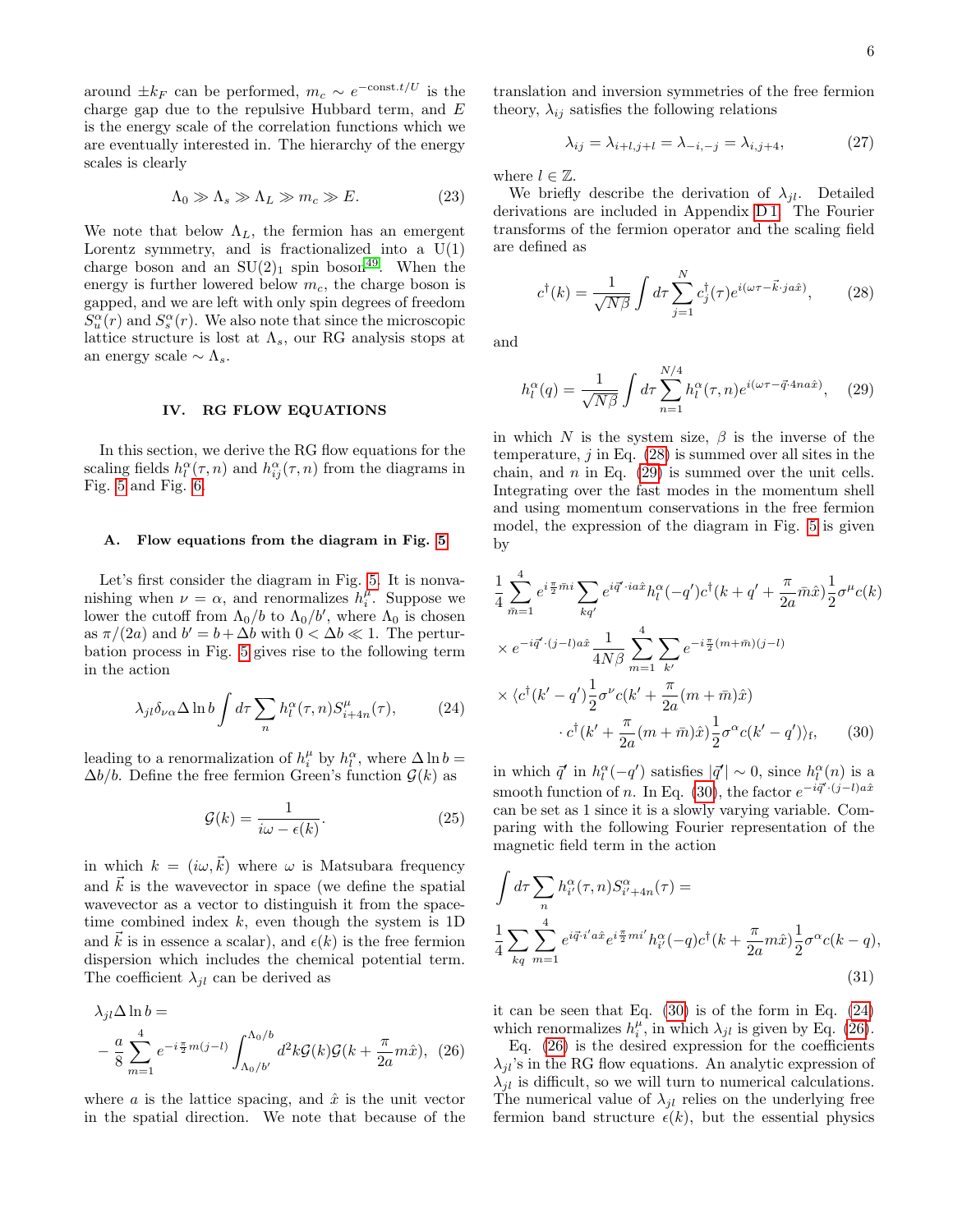

<span id="page-6-1"></span>FIG. 7: (a) Linear dispersion of free fermion model, (b) dispersion of the 1D Dirac fermion.

does not depend on the details of the band structure. Hence, the precise form of the band structure is not essential in our RG treatment. The free fermion term  $H_0$ in Eq. [\(12\)](#page-3-2) has a  $-t \cos(\vec{k} \cdot \hat{x})$  dispersion. For simplicity, we modify the dispersion to a linear form, as

<span id="page-6-0"></span>
$$
\epsilon(k) = v(|\vec{k}| - \Lambda_0),\tag{32}
$$

where  $v = t/\Lambda_0$ , and  $\Lambda_0 = \pi/(2a)$ . The figure for the spectrum in Eq.  $(32)$  is shown in Fig. [7](#page-6-1) (a). The dispersion is essentially a Dirac fermion as shown in Fig. [7](#page-6-1) (b), in which the positions of the two gapless Fermi points are combined.

Next we evaluate the value of  $\lambda_{jl}$  along RG flow. Although the Dirac fermion has a cutoff  $\Lambda_0$  in momentum space as shown in Fig. [7](#page-6-1) (b), the value of the Matsubara frequency at zero temperature is continuous and can extend to infinity. Therefore, RG starts with an initial cutoff  $\Lambda_i \sim \infty$  in the frequency-momentum space, and stops at  $\Lambda_s \sim \Lambda_0/4$  as explained before. The values of  $\lambda_{jl}$  in general depend on the cutoff  $\Lambda = \Lambda_0/b$  where  $\Lambda_0 = \pi/(2a)$ . We note that b can be smaller than 1 since the value of the Matsubara frequency can take large values.

According to Fig. [7](#page-6-1) (b), the modes satisfying  $\frac{\Lambda_0}{b+\Delta b}$   $\leq$  $\sqrt{(\omega/v)^2 + (|\vec{k}| - \Lambda_0)^2} \leq \frac{\Lambda_0}{b}$  are integrated over. The frequency and wavevector in the momentum shell can be parametrized as

$$
\frac{\omega}{v\Lambda_0} = \frac{1}{b}\cos(\theta), \quad \frac{|\vec{k}| - \Lambda_0}{\Lambda_0} = \frac{1}{b}\sin(\theta), \tag{33}
$$

where for each value of  $|\vec{k}| - \Lambda_0 \in [-\Lambda_0, \Lambda_0]$ , we have both the left mover and the right mover. We note that when  $b < 1$ ,  $\theta$  cannot take all values in  $[0, 2\pi]$ , since  $-\Lambda_0 \leq |\vec{k}| - \Lambda_0 \leq \Lambda_0$ . On the other hand, when  $b > 1$ ,  $\vec{k}$ cannot take all values in  $[-\pi/a, \pi/a]$ , since some of the  $k$ 's have been integrated over.

Then  $\lambda_{jl}(b)$  as a function of b can be obtained from Eq.  $(26)$  as

<span id="page-6-2"></span>
$$
\lambda_{jl}(b) = -\frac{1}{64\pi t} \sum_{m} e^{-i\frac{\pi}{2}m(j-l)} \sum_{\nu=\pm 1} \int_{0}^{2\pi} d\theta f(\nu, m, \theta, b)
$$

$$
\times \frac{1}{[i\cos\theta - b\bar{\epsilon}(b^{-1}\sin\theta + \nu)]}
$$

$$
\times \frac{1}{[i\cos\theta - b\bar{\epsilon}(b^{-1}\sin\theta + \nu + m)]},
$$
(34)

in which  $\nu = 1$  and  $-1$  corresponds to the right and left movers in Fig. [7](#page-6-1) (b), respectively;  $f(\nu, m, \theta, b)$  is defined as

$$
f(\nu, m, \theta, b) = 1, \text{ if } |b^{-1}\sin\theta|, |\bar{\epsilon}(b^{-1}\sin\theta + \nu)|,
$$
  

$$
|\bar{\epsilon}(b^{-1}\sin\theta + \nu + m)| \le \min\{1, b^{-1}\},
$$
  

$$
f(\nu, m, \theta, b) = 0, \text{ otherwise},
$$
 (35)

imposing the condition that the magnitude of the spatial wavevector cannot exceed the cutoff; and  $\bar{\epsilon}$  is defined as

$$
\bar{\epsilon}(x) = |\text{mod}(x, 4)| - 1,\tag{36}
$$

where  $-2 \leq \text{mod}(x, 4) \leq 2$ .

Next we write down the flow equations for  $h_l^{\alpha}(b)$ , in which b is the flow parameter, defined as  $\Lambda(b) = \Lambda_0/b$ where  $\Lambda(b)$  is the cutoff at the stage of the flow in consideration. Since we are only interested in the  $U(1)$  breaking effects, we neglect the renormalizations of the scaling fields due to the Hubbard term which contributes  $SU(2)$ invariant renormalizations. We will also neglect the flows of the coupling constants  $K+2J$  and Γ. The reason is as follows. As will be discussed in Sec. [V C,](#page-9-0) the contributions to the bosonization coefficients from the  $b \sim 0$  region (i.e., the  $\Lambda(b) \sim \infty$  region) are negligible. Hence it is enough to consider the RG flows within the range  $[b_i, b_s]$ where  $b_i \sim O(1)$  and  $b_s \sim 4$ . Since  $K + 2J$  and  $\Gamma$  have scaling dimensions equal to zero and thereby are marginal operators, their flows can be safely neglected between the scales  $b_i$  and  $b_s$ . On the other hand, in the high energy region  $b \sim 0$  (i.e.,  $\Lambda(b) \sim \infty$ ), there is no singularity in the perturbations, and as a result,  $K(b_i) + 2J(b_i)$  and  $\Gamma(b_i)$  are analytic functions of the bare couplings  $K+2J$ and J. Hence, in the weak coupling limit, it is enough to keep the leading order terms in  $K(b_i) + 2J(b_i)$  and  $\Gamma(b_i)$ , which are exactly given by  $K+2J$  and J. To summarize, according to the above arguments,  $K(b)+2J(b)$  and  $\Gamma(b)$ can be just taken as  $K + 2J$  and J throughout the RG process in consideration.

The flow equation of  $h_l^{\mu}$  (1  $\leq l \leq 4$ ,  $\mu = x, y, z$ ) up to one-loop level derived from the diagram in Fig. [5](#page-4-1) is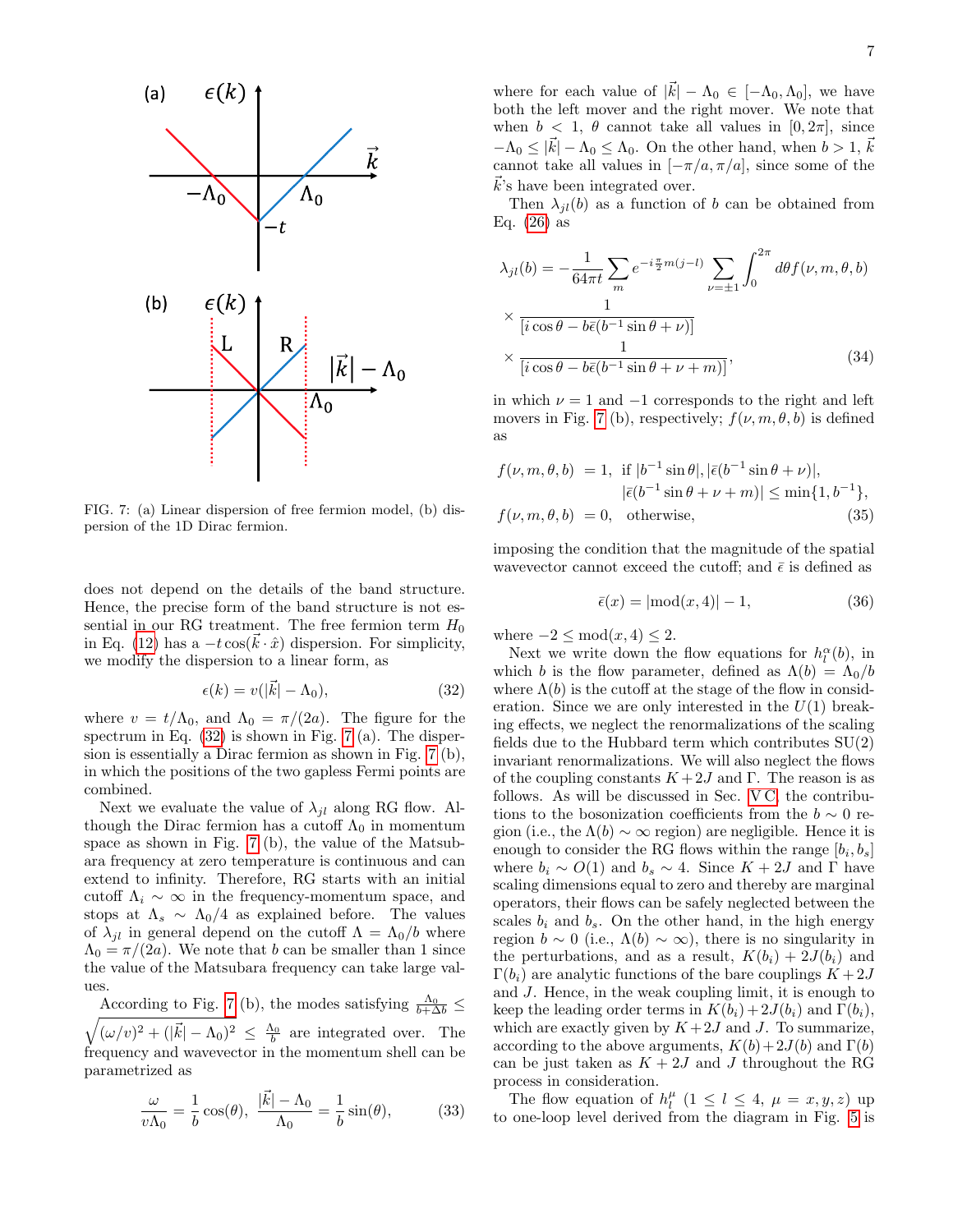given by

<span id="page-7-1"></span>
$$
\frac{dh_l^{\mu}}{d\ln b} = h_l^{\mu} - (K + 2J) \sum_{\gamma,k} \left[ \delta_{li} \delta_{\mu\gamma} \lambda_{jk} h_k^{\gamma} + \delta_{lj} \delta_{\mu\gamma} \lambda_{ik} h_k^{\gamma} \right]
$$

$$
- \Gamma \sum_{\gamma,k} \epsilon(\gamma) \left[ \delta_{li} \delta_{\mu\alpha} \lambda_{jk} h_k^{\beta} + \delta_{lj} \delta_{\mu\beta} \lambda_{ik} h_k^{\alpha} + \delta_{li} \delta_{\mu\beta} \lambda_{jk} h_k^{\alpha} + \delta_{lj} \delta_{\mu\alpha} \lambda_{ik} h_k^{\beta} \right], \tag{37}
$$

in which the conventions are:  $\gamma = x, y, \bar{x}, \bar{y}; \alpha \neq \beta \neq \gamma;$ the spin direction index  $\bar{x}$  (and  $\bar{y}$ ) is identified with x (and y) in the Kronecker delta and the scaling fields;  $\langle i j \rangle$  =  $\gamma$ ;  $i < j$ ;  $1 \le i, j \le 4$ ; 5 is identified with 1. The first term in Eq. [\(37\)](#page-7-1) arises from the tree level scaling of the field  $h_l^{\mu}$  (the dimension of the scaling field  $h_l^{\mu}$  is  $2 - 2[c^{\dagger}] = 1$ where  $[c^{\dagger}] = \frac{1}{2}$  is the dimension of the fermion operator at the free fermion fixed point), whereas the second term is the one-loop correction. Explicit expressions of the flow equations are included in Appendix [E.](#page-14-0)

We note that Eq. [\(37\)](#page-7-1) is invariant under the nonsymmorphic symmetry operations of the system, as proved in Appendix [F.](#page-15-0)

### <span id="page-7-0"></span>B. Flow equations from the diagram in Fig. [6](#page-4-2)

Next we consider the diagram in Fig. [6.](#page-4-2) This diagram gives rise to

$$
\lambda_{ilj} \Delta \ln b \int d\tau \sum_{n} h_l^{\alpha}(\tau_n) \frac{1}{2} c_{i+4n}^{\dagger} \sigma^{\mu} \sigma^{\alpha} \sigma^{\nu} c_{j+4n}, \quad (38)
$$

which leads to a renormalization of  $h_{ij}^{\mu\cdot\alpha\cdot\nu}$ , where the multiplication  $\mu \cdot \nu$  ( $\mu, \nu = 1, 2, 3, 4$ ) is defined as  $x \cdot y = y \cdot x =$  $z, x \cdot z = z \cdot x = y$ , and  $y \cdot z = z \cdot y = x$ . The coefficient  $\lambda_{ilj}$  can be derived as

<span id="page-7-2"></span>
$$
\lambda_{ilj} \Delta \ln b = \frac{a}{8} \sum_{m} e^{i\frac{\pi}{2}m(l-i)} \int_{\Lambda/b}^{\Lambda} d^2k'
$$

$$
\times e^{-i\vec{k}' \cdot (i-j)a\hat{x}} \mathcal{G}(k') \mathcal{G}(k' + \frac{\pi}{2a}m\hat{x}).
$$
 (39)

Details of the derivation of Eq. [\(39\)](#page-7-2) is included in Appendix [D 2.](#page-14-1)

We demonstrate that the integration in Eq. [\(39\)](#page-7-2) vanishes when  $j = i \pm 1$ , which applies to our case. Notice that for  $j = i \pm 1$ ,

$$
e^{-i(\vec{k}' + \frac{\pi}{a}\hat{x}) \cdot (i-j)a\hat{x}} = -e^{-i\vec{k}' \cdot (i-j)a\hat{x}}.
$$
 (40)

Then performing change of variables  $(\omega \to -\omega, \vec{k}' \to \vec{k}')$  $\frac{\pi}{a}\hat{x}$ ) (the change of variable for  $\omega$  is legitimate since  $-\omega$ also lies in the momentum shell) and using  $\epsilon(\vec{k}' + \frac{\pi}{a}\hat{x}) =$  $-\epsilon(\vec{k}')$ , it can be seen that the integration in Eq. [\(39\)](#page-7-2) changes sign, hence  $\lambda_{ilj} = -\lambda_{ilj} = 0$ . We note that when the Hamiltonian contains beyond nearest neighbor terms  $(e.g., |j - i| = 2)$ , the integration in Eq. [\(39\)](#page-7-2) no longer vanishes, and the diagram in Fig. [6](#page-4-2) will contribute.

Because of the vanishing of  $\lambda_{ilj}$ , the RG flow equations of  $\lambda_{ilj}$  are

<span id="page-7-3"></span>
$$
\frac{dh_{ij}^{\mu}}{d\ln b} = h_{ij}^{\mu},\tag{41}
$$

where  $j = i \pm 1$ . Notice that initially  $h_{ij}^{(0)\mu} = 0$  at the beginning of the RG flow, hence the solution of Eq. [\(41\)](#page-7-3) is

<span id="page-7-4"></span>
$$
h_{i,i\pm 1}^{\mu}(b) = 0.
$$
 (42)

### C. Solving the RG flow equations

The RG flow equations for  $h_{ij}^{\mu}$  have already been solved in Eq. [\(42\)](#page-7-4). To obtain  $h_j^{\alpha}(b)$ , the coupled RG flow equations in Eq. [\(37\)](#page-7-1) need to be solved, which is a difficult problem. Here we make the assumption that both  $K+2J$ and Γ are very small and only keep up to their first order terms. With this approximation, all the terms on the right hand side of the flow equations proportional to  $K + 2J$  or  $\Gamma$  can be replaced with  $bh^{(0)}$ , where  $h^{(0)}$  is the initial value (i.e., bare field) at the beginning of the RG flow  $b_0$ . Here we note that  $b_0$  in principle should be taken as  $b_0 = 0$  since the Matsubara frequency can take infinite values.

Within the first order approximation, we obtain the following typical flow equation,

<span id="page-7-5"></span>
$$
\frac{dh(x)}{dx} = h(x) + \lambda(x)e^x,\tag{43}
$$

where  $x = \ln b$ , and  $\lambda$  is on order of  $K + 2J$  or  $\Gamma$ . Let  $h = ye^x$ , Eq. [\(43\)](#page-7-5) can be rewritten as

$$
\frac{dy}{dx} = \lambda,\tag{44}
$$

which can be easily solved as

$$
y = y_0 + \int dx \lambda(x). \tag{45}
$$

Hence the solution of Eq. [\(43\)](#page-7-5) is

<span id="page-7-7"></span><span id="page-7-6"></span>
$$
h(b) = b[h^{(0)} + \int d\ln b \cdot \lambda(b)].
$$
 (46)

Using Eq. [\(46\)](#page-7-6), Eq. [\(37\)](#page-7-1) can be solved as

$$
h_l^{\mu}(b) = b[h_l^{(0)\mu} - (K + 2J) \int d\ln b \sum_{\gamma,k} (\delta_{li}\delta_{\mu\gamma}\lambda_{jk}h_k^{(0)\gamma} + \delta_{lj}\delta_{\mu\gamma}\lambda_{ik}h_k^{(0)\gamma}) - \Gamma \int d\ln b \sum_{\gamma,k} \epsilon(\gamma) (\delta_{li}\delta_{\mu\alpha}\lambda_{jk}h_k^{(0)\beta} + \delta_{lj}\delta_{\mu\beta}\lambda_{ik}h_k^{(0)\alpha} + \delta_{li}\delta_{\mu\beta}\lambda_{jk}h_k^{(0)\alpha} + \delta_{lj}\delta_{\mu\alpha}\lambda_{ik}h_k^{(0)\beta})],
$$
 (47)

in which  $\gamma = x, y, \bar{x}, \bar{y}; \alpha \neq \beta \neq \gamma$ ; the spin direction in- $\text{dex } \bar{x} \text{ (and } \bar{y} \text{) is identified with } x \text{ (and } y \text{) in the Kronecker}$ delta and the scaling field;  $\langle i j \rangle = \gamma$ ;  $i < j$ ;  $1 \le i, j \le 4$ ; 5 is identified with 1; and  $h_{lm}^{(0)\mu} = 0$  is used.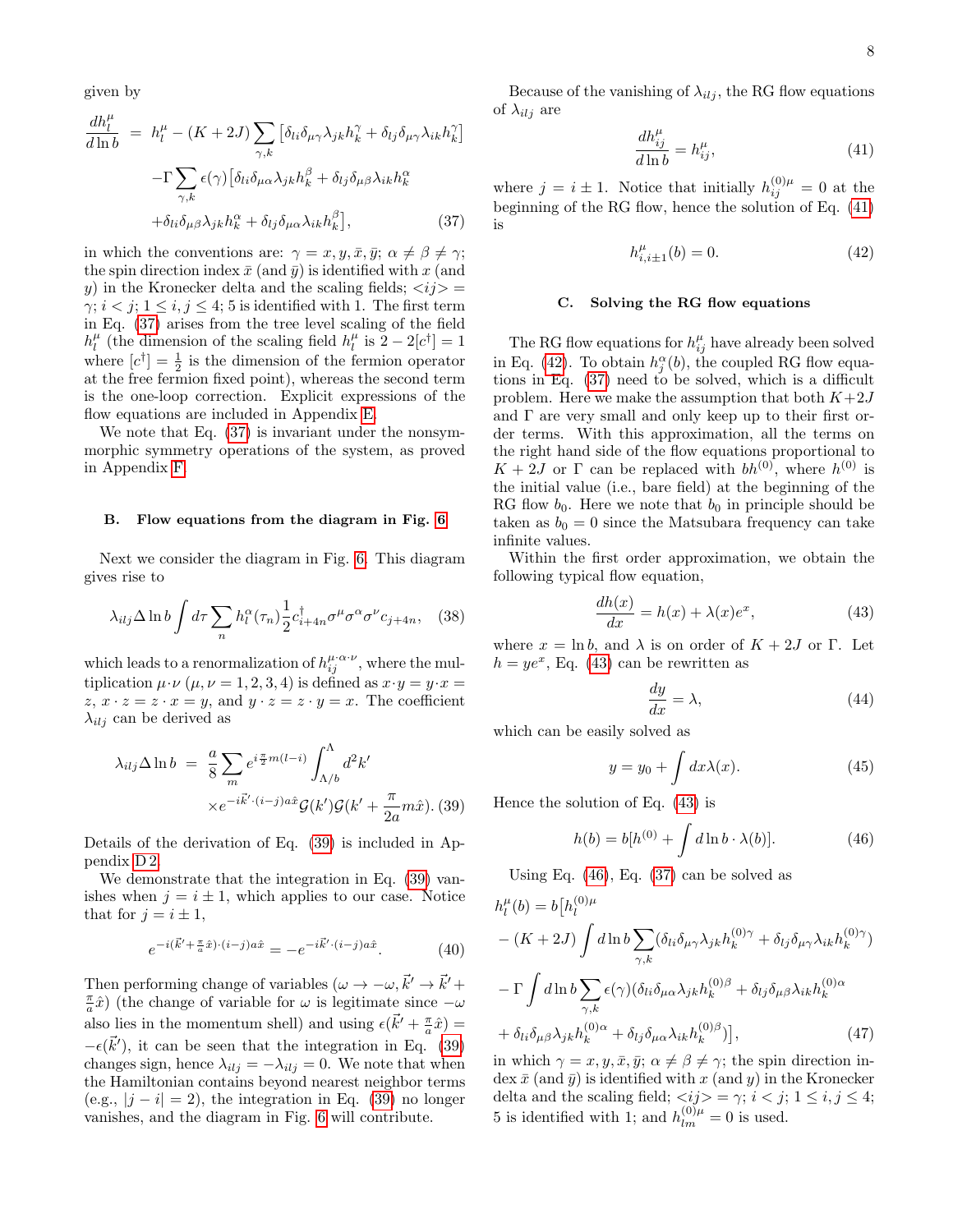# <span id="page-8-0"></span>V. BOSONIZATION COEFFICIENTS FROM RG FLOW EQUATIONS

In this section, we derive the nonsymmorphic bosonization coefficients by solving the RG flow equations. Since  $h_{i,i\pm 1}^{\mu}$ 's are all zero as shown in Eq. [\(42\)](#page-7-4), we will focus on the terms involving  $h_i^{\mu}$ .

# A. The uniform and staggered scaling fields at low energies

Below the energy scale  $\Lambda_s$ , the differences among the sites within a unit cell are smeared out and our RG analysis stops. At this stage, the coupling to magnetic fields is

$$
-\sum_{j=1}^{4} \sum_{\alpha=x,y,z} \int d\tau h_j^{\alpha}(b;\tau,n) S_{j+4n}^{\alpha}(\tau),\qquad(48)
$$

in which  $b > \Lambda_0/\Lambda_s$ . In addition, the  $K + 2J$  term becomes indistinguishable from the  $U(1)$  symmetric interaction  $\frac{1}{2}(K+2J)\sum_i[S_i^xS_{i+1}^x+S_i^yS_{i+1}^y]$ , and the  $\Gamma$  interaction cancels due to the  $\epsilon(\gamma)$  factor in Eq. [\(3\)](#page-1-4).

When the cutoff is further lowered below  $\Lambda_L$ , the only spin degrees of freedom are  $S_u^{\alpha}$  and  $S_s^{\alpha}$  defined in Eq. [\(22\)](#page-4-3), since the wavevectors far from 0 and  $\pi$  have all been integrated out. In terms of the fermions, we only need to consider the left and right movers  $c<sub>L</sub>$  and  $c<sub>R</sub>$  located around  $\pm k_F$   $(k_F = \frac{\pi}{2a})$  in momentum space, where  $c_{\lambda} =$  $(c_{\lambda\uparrow}, c_{\lambda\downarrow})^T$   $(\lambda = L, R)$ . Hence  $S_u^{\alpha}$  and  $S_s^{\alpha}$  are given by

<span id="page-8-2"></span>
$$
S_u^{\alpha} = \frac{1}{2} (c_L^{\dagger} \sigma^{\alpha} c_L + c_R^{\dagger} \sigma^{\alpha} c_R),
$$
  
\n
$$
S_s^{\alpha} = \frac{1}{2} (c_L^{\dagger} \sigma^{\alpha} c_R + c_R^{\dagger} \sigma^{\alpha} c_L).
$$
\n(49)

We make a comment on the low energy field theory at the scale  $\Lambda_L$ . As explained in Eq. [\(23\)](#page-5-6), below  $\Lambda_L$ , the fermion model can be approximated as a 1+1dimensional Dirac fermion, and the spin-charge separation is applicable. The low energy field theory contains a spin part and a charge part. The charge Hamiltonian has spin part and a charge part. The charge Hamiltonian has<br>a cos( $\sqrt{8\pi}\phi$ ) term due to the repulsive Hubbard interaction where  $\phi$  is the charge boson, which eventually opens a charge gap at the energy scale  $m_c$  (where the mass acquires the same order as the cutoff). The spin Hamiltonian is of the XXZ type, since the smeared  $K+2J$  interaction lowers the symmetry of the low energy Hamiltonian from  $SU(2)$  to  $U(1)$ . Clearly, the low energy theory has an emergent U(1) symmetry below the energy scale  $\Lambda_L$ .

To express Eq. [\(48\)](#page-8-1) in terms of  $S_u^{\alpha}$  and  $S_s^{\alpha}$ , we should first project Eq. [\(48\)](#page-8-1) to left and right movers of the fermions, and then rewrite the expression using  $S_u^{\alpha}$  and  $S_s^{\alpha}$ . Clearly, the projection of  $S_{j+4n}^{\alpha}$  is given by

<span id="page-8-3"></span>
$$
S_{j+4n}^{\alpha}(n) = \frac{1}{2} (c_L^{\dagger} \sigma^{\alpha} c_L + c_R^{\dagger} \sigma^{\alpha} c_R)
$$

$$
+ (-)^j \frac{1}{2} (c_L^{\dagger} \sigma^{\alpha} c_R + c_R^{\dagger} \sigma^{\alpha} c_L), \quad (50)
$$

Plugging Eqs. [\(49,](#page-8-2)[50\)](#page-8-3) into Eq. [\(48\)](#page-8-1), we arrive at

$$
-\int d\tau dx (h_u^{\alpha} S_u^{\alpha} + h_s^{\alpha} S_s^{\alpha}),\tag{51}
$$

in which the uniform and staggered scaling fields  $h_u^\alpha, h_s^\alpha$ are given by

<span id="page-8-4"></span>
$$
h_u^{\alpha} = \sum_{j=1}^{4} h_j^{\alpha},
$$
  
\n
$$
h_s^{\alpha} = \sum_{j=1}^{4} (-)^j h_j^{\alpha}.
$$
\n(52)

# B. Derivations of the bosonization coefficients

<span id="page-8-1"></span>Plugging Eqs. [\(47\)](#page-7-7) into Eq. [\(52\)](#page-8-4),  $h_u^{\alpha}$  and  $h_s^{\alpha}$  can be expressed in terms of  $h_j^{\mu(0)}$  as

<span id="page-8-6"></span>
$$
h_u^{\alpha} = \sum_{\nu=x,y,z} \sum_{l=1}^{4} D_l^{\alpha \nu} h_l^{\nu(0)},
$$
  

$$
h_s^{\alpha} = \sum_{\nu=x,y,z} \sum_{l=1}^{4} (-)^l C_l^{\alpha \nu} h_l^{\nu(0)}.
$$
 (53)

Notice that at low energies, the smeared operators  $S_u^{\alpha}$ and  $S_s^{\alpha}$  are just  $J^{\alpha}$  and  $N^{\alpha}$ , respectively (which can be seen from the fermion representation in Eq. [\(49\)](#page-8-2)). Hence, performing functional derivatives  $\partial/\partial h_j^{\alpha}, \partial/\partial h_u^{\alpha}$ , and  $\partial/\partial h_s^{\alpha}$  on the free energy give the correlation functions involving  $S_j^{\alpha}$ ,  $J^{\alpha}$ , and  $N^{\alpha}$ , respectively. Using

<span id="page-8-5"></span>
$$
\frac{\partial}{\partial h_l^{\mu}} = \frac{\partial h_u^{\alpha}}{\partial h_l^{\mu}} \frac{\partial}{\partial h_u^{\alpha}} + \frac{\partial h_s^{\alpha}}{\partial h_l^{\mu}} \frac{\partial}{\partial h_s^{\alpha}} \tag{54}
$$

we see that

$$
D_l^{\alpha\nu} = \frac{\partial h_u^{\alpha}}{\partial h_l^{\mu}}, \ C_l^{\alpha\nu} = \frac{\partial h_s^{\alpha}}{\partial h_l^{\mu}}.
$$
 (55)

In particular, it can be seen from Eq. [\(54\)](#page-8-5) that  $D_l^{\alpha\nu}$  and  $C_l^{\alpha\nu}$  in Eq. [\(53\)](#page-8-6) are exactly the bosonization coefficients defined in Eq. [\(7\)](#page-2-2). We note that  $D_l^{\alpha\nu}$  and  $C_l^{\alpha\nu}$  satisfy the symmetries in Eq.  $(4)$ , since the RG flow equations are invariant under the symmetries.

Next we establish the precise relations between the bosonization coefficients and the solutions of the RG flow equations. Notice that in Eq. [\(47\)](#page-7-7),  $h_l^{\mu}(b)$  is linear in  $h_j^{(0)\alpha}$ . Therefore, we have

<span id="page-8-7"></span>
$$
h_i^{\mu}(b) = \sum_{\nu=x,y,z} \sum_{j=1}^{4} E_{ij}^{\mu\nu} h_j^{(0)\nu}, \tag{56}
$$

in which the explicit expressions of the coefficients  $E_{ij}^{\mu\nu}$ can be read from Eq. [\(47\)](#page-7-7). Plugging Eq. [\(56\)](#page-8-7) into Eqs.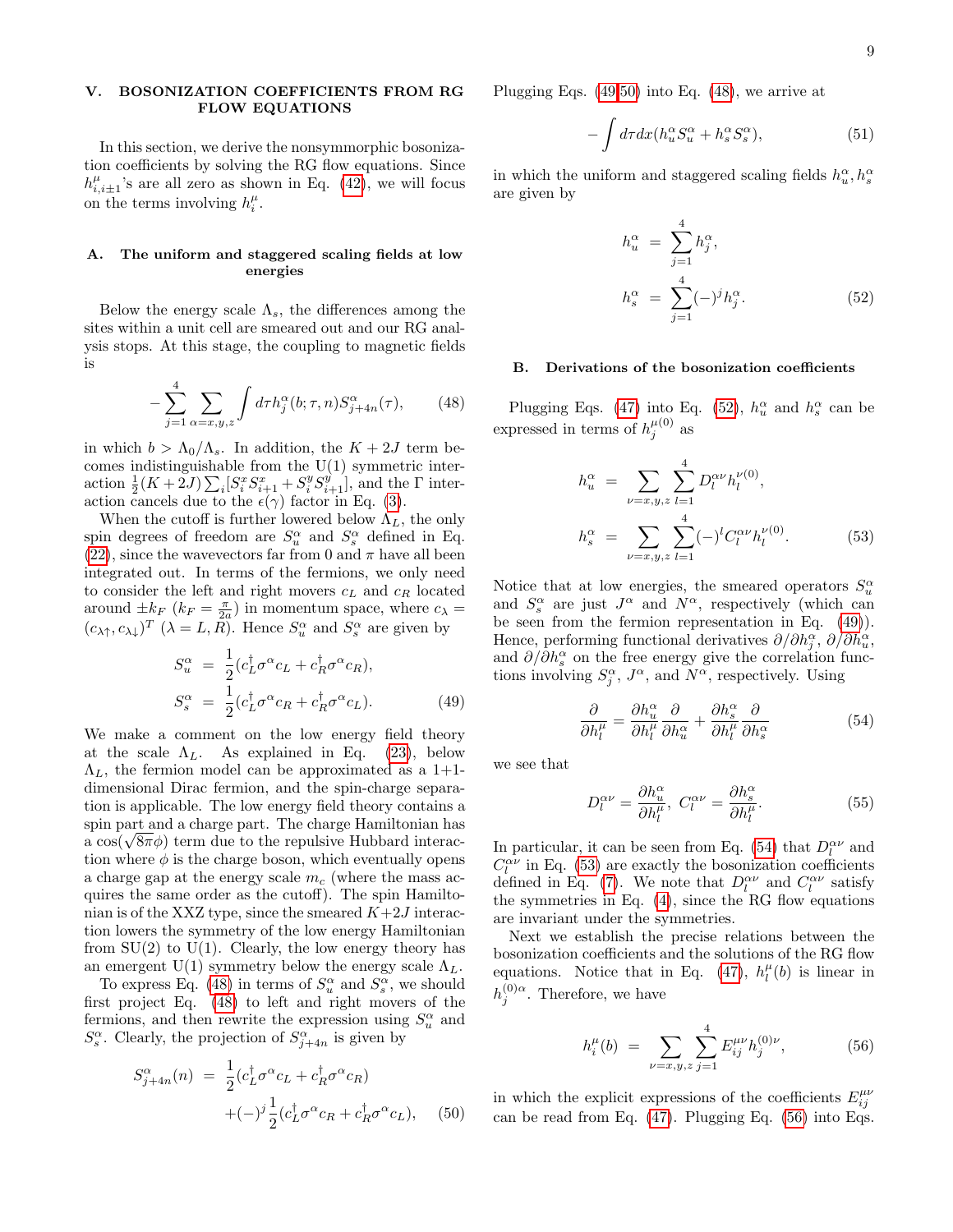[\(52\)](#page-8-4) and comparing with Eq. [\(53\)](#page-8-6), we obtain

<span id="page-9-1"></span>
$$
D_l^{\alpha\nu} = \sum_{j=1}^4 E_{jl}^{\alpha\nu}, \ C_l^{\alpha\nu} = \sum_{j=1}^4 (-)^{l+j} E_{jl}^{\alpha\nu}.
$$
 (57)

From Eq. [\(57\)](#page-9-1), the explicit expressions of the ten bosonization coefficients up to first orders in  $K + 2J$  and Γ can be derived as

<span id="page-9-2"></span>
$$
a_D = b[1 - (K + 2J) \int d\ln b \cdot (\lambda_{11} + \lambda_{21} + \lambda_{31} + \lambda_{41})]
$$
  
\n
$$
b_D = 0
$$
  
\n
$$
c_D = b\Gamma \int d\ln b \cdot (\lambda_{11} - \lambda_{21} - \lambda_{31} + \lambda_{41})
$$
  
\n
$$
h_D = b\Gamma \int d\ln b \cdot (\lambda_{11} - \lambda_{21} - \lambda_{31} + \lambda_{41})
$$
  
\n
$$
i_D = b,
$$
\n(58)

and

<span id="page-9-3"></span>
$$
a_C = b[1 - (K + 2J) \int d\ln b \cdot (\lambda_{11} - \lambda_{21} + \lambda_{31} - \lambda_{41})]
$$
  
\n
$$
b_C = 0
$$
  
\n
$$
c_C = b\Gamma \int d\ln b \cdot (-\lambda_{11} - \lambda_{21} + \lambda_{31} + \lambda_{41})
$$
  
\n
$$
h_C = b\Gamma \int d\ln b \cdot (-\lambda_{11} - \lambda_{21} + \lambda_{31} + \lambda_{41})
$$
  
\n
$$
i_C = b,
$$
\n(59)

in which  $\lambda_{ij}$ 's are functions of b as determined by Eq. [\(34\)](#page-6-2).

It can be seen from Eqs. [\(58,](#page-9-2)[59\)](#page-9-3) that up to first order in  $K + 2J$  and  $\Gamma$ , the coefficients  $b_D$  and  $b_C$  vanish. In fact, they start to appear at second order. Take  $b_D$  as an example. It can be observed from the flow equations that  $h_j^y$  contributes to the flow of  $h_j^z$ , and  $h_j^z$  contributes to the flow of  $h_1^x$ . As a result,  $h_1^x$  is affected by  $h_j^y$ , eventually leading to a nonzero  $b_D$ . However, this is clearly a second order effect. Also notice that in Eqs. [\(58,](#page-9-2)[59\)](#page-9-3), there are the relations  $c_D = h_D$ ,  $c_C = h_C$ . However, these equalities are not expected to hold when higher order terms are included.

### <span id="page-9-0"></span>C. Values of the bosonization coefficients

From Eqs. [\(58,](#page-9-2)[59\)](#page-9-3), it can be observed that  $a_D, a_C \sim$  $O(1)$  and  $c_D, h_D, c_C, h_C \sim O(\Gamma)$ , whereas  $b_D, b_C$  are second order in  $K + 2J$  and Γ. Therefore, in the weak coupling limit (i.e.,  $|(K+2J)/J|, |\Gamma/J| \ll 1$ ), we have

$$
|a_C| \sim |a_D| \gg |c_D| \sim |h_D| \sim |c_C| \sim |h_C| \gg |b_D| \sim |b_C|.
$$
\n(60)

Table [I](#page-9-4) is taken from Ref. [44,](#page-18-15) from which it can seen that the predicted hierarchy in Eq. [\(60\)](#page-9-5) is indeed satisfied, even though the value of  $K + 2J$  is already large (equal to 1).

<span id="page-9-4"></span>

|  | $ a_\Lambda  +  i_\Lambda  +  c_\Lambda $                             | $\vert \ \vert h_{\Lambda} \vert$ | $ b_\Lambda $                                                   |
|--|-----------------------------------------------------------------------|-----------------------------------|-----------------------------------------------------------------|
|  |                                                                       |                                   | $\Lambda = C \left[  0.129 0.363 0.0244 0.0138 0.00103 \right]$ |
|  | $\Lambda = D \parallel 0.161 \mid 0.182 \mid 0.0359 \mid 0.0266 \mid$ |                                   |                                                                 |

TABLE I: Numerical values of  $|w_\Lambda|$   $(w = a, i, c, h, b; \Lambda =$  $(C, D)$  at the representative point  $K + 2J = 1, J = -1, \Gamma =$ 0.35, in which  $|b_D|$  is too small and a reliable value cannot be extracted. This table is taken from Ref. [44,](#page-18-15) where DMRG numerics are performed on a system of  $L = 144$  sites using periodic boundary conditions.



<span id="page-9-6"></span>FIG. 8:  $\lambda_C(b)$  as a function of ln b, where the hopping t is taken as 1.

Next we define  $\lambda_D$  and  $\lambda_C$  as

$$
\lambda_D(b) = \lambda_{11}(b) - \lambda_{21}(b) - \lambda_{31}(b) + \lambda_{41}(b),
$$
  
\n
$$
\lambda_C(b) = -\lambda_{11}(b) - \lambda_{21}(b) + \lambda_{31}(b) + \lambda_{41}(b).
$$
 (61)

Using  $\lambda_{41} = \lambda_{45}$ , as well as the inversion and translation symmetries, we obtain  $\lambda_{21} = \lambda_{41}$ , which demonstrates that up to one-loop level there is the relation

$$
\lambda_D(b) = -\lambda_C(b). \tag{62}
$$

Hence it enough to consider  $\lambda_C(b)$ . Fig. [8](#page-9-6) shows  $\lambda_C(b)$ as a function of ln b obtained by numerically calculating the integral in Eq. [\(34\)](#page-6-2), and it can be seen that  $\lambda_C(b)$  is always negative. We note that the integral  $\int d\ln b \cdot \lambda_C(b)$  converges when b is integrated from 0 to  $b_s \sim 4$ . When  $b \ll 1$ , the integration in Eq. [\(34\)](#page-6-2) is restricted within a narrow range  $\theta \sim b$  due to the factor  $f(\nu, m, \theta, b)$ . Let  $x = \ln b$ , and split  $\int_{-\infty}^{x_s} dx \lambda_C(x)$  as  $\int_{-\infty}^{y} dx \lambda_C(x) + \int_{y}^{x_s} dx \lambda_C(x)$  where  $x_s \sim \ln 4$  and  $y \ll 1$ . Since  $\int_{-\infty}^{y} dx \lambda_C(x)$  goes like  $\int_{-\infty}^{y} dx e^x$  which converges, we see that  $\int_{-\infty}^{x_s} dx \lambda_C(x)$  is a converging integral. As a result, we conclude from Eq. [\(58\)](#page-9-2) and Eq. [\(59\)](#page-9-3) that RG predicts

<span id="page-9-7"></span>
$$
c_C < 0, \ h_C < 0, \ c_D > 0, \ h_D > 0. \tag{63}
$$

### <span id="page-9-8"></span>D. Comparison with numerics

<span id="page-9-5"></span>Next we check if the predictions in Eq. [\(63\)](#page-9-7) are consistent with the numerical results. The method for nu-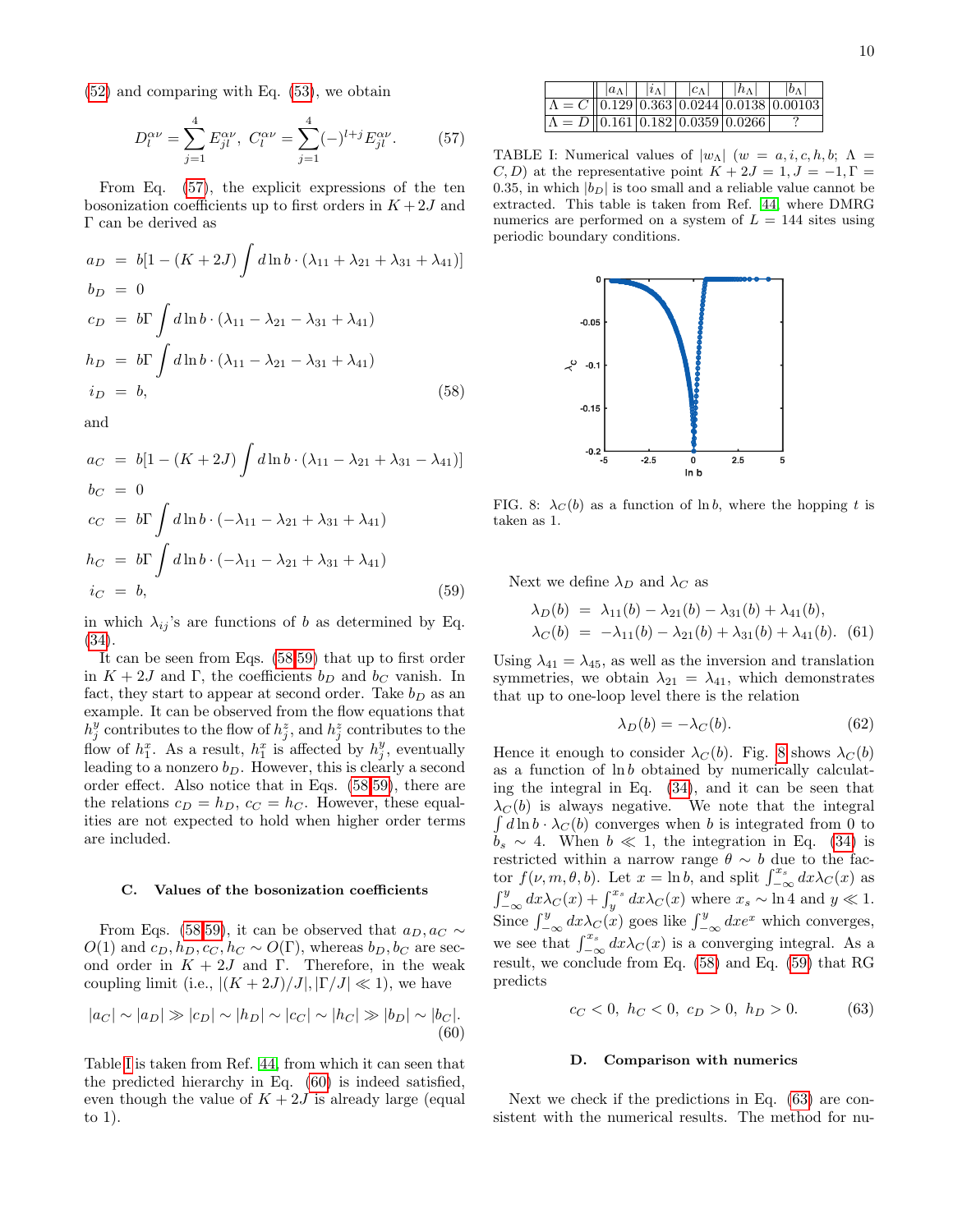11

merically determining the signs of the bosonization coefficients has been discussed in detail in Supplementary Materials in Ref. [44.](#page-18-15) In this subsection, we follow the method in Ref. [44.](#page-18-15) We will focus on the "C" coefficients, since they correspond to  $N^{\alpha}$   $(\alpha = x, y, z)$  which are relevant operators and open a spin gap at low energies. Appendix [G](#page-17-0) discusses the numerical determinations of the signs of the "D" coefficients, which are not successful, probably because  $J^{\alpha}$   $(\alpha = x, y, z)$  operators do not lead to spin gaps so that their effects are easy to be dominated by artifacts in a finite size system.

Throughout this subsection, we work in the foursublattice rotated frame and take the parameters as  $K + 2J = 1$ ,  $J = -1$ ,  $\Gamma = 0.35$  in accordance with Ref. [44.](#page-18-15) DMRG numerical simulations are performed on a system of  $L = 144$  sites with periodic boundary conditions. The bond dimension m and truncation error  $\epsilon$  in DMRG simulations are taken as  $m = 1400$  and  $\epsilon = 10^{-9}$ .

Applying a small staggered magnetic field  $h_\pi^z$  along  $z$ direction, the low energy Hamiltonian can be derived as  $-h_{\pi}^{z}i_{C}\int dxN^{z}$ . Since  $N^{z}$  is a relevant operator, a spin gap opens and a nonzero expectation value  $\langle N^z \rangle$  is developed in the low energy theory. Using the nonsymmorphic bosonization formulas, the spin expectation values are

<span id="page-10-1"></span>
$$
\langle \vec{S}_{1+4n} \rangle = \langle N^z \rangle (-h_C, h_C, -i_C),
$$
  
\n
$$
\langle \vec{S}_{2+4n} \rangle = \langle N^z \rangle (-h_C, -h_C, i_C),
$$
  
\n
$$
\langle \vec{S}_{3+4n} \rangle = \langle N^z \rangle (h_C, -h_C, -i_C),
$$
  
\n
$$
\langle \vec{S}_{4+4n} \rangle = \langle N^z \rangle (h_C, h_C, i_C).
$$
 (64)

Taking  $h_{\pi}^z = 10^{-3}$ , DMRG simulations are able to verify the pattern in Eq. [\(64\)](#page-10-1), with

$$
\langle N^z \rangle h_C = -4.5 \times 10^{-4},
$$
  

$$
\langle N^z \rangle i_C = 0.0119.
$$
 (65)

This shows that

<span id="page-10-2"></span>
$$
h_C/i_C = -0.0378.\t(66)
$$

Notice that  $i_{\mathcal{C}}$  is the dominant coefficient, and we expect that it does not change sign compared with the  $U(1)$  symmetric case for the microscopic Hamiltonian (i.e., when  $K+2J=0$  and  $\Gamma=0$ ). Therefore,  $h_C < 0$  as determined from Eq. [\(66\)](#page-10-2), which is consistent with the prediction in Eq. [\(63\)](#page-9-7). [I](#page-9-4)n addition, Table I gives a ratio  $|h_C/i_C|$  equal to 0.0380 where the values are obtained from studying spin correlation functions<sup>[44](#page-18-15)</sup>. It can be seen that the two approaches (magnetic field response vs. correlation functions) are fully consistent with each other.

Next applying a small staggered magnetic field  $h_{\pi}^x$ along  $x$ -direction, the low energy Hamiltonian can be derived as  $-h_{\pi}^{x}(a_{C}\int dx N^{x}-b_{D}\int dx J^{y})$ . Since the scaling dimension of  $N^x$  is smaller than that of  $J^y$ , we expect that a nonzero expectation value  $\langle N^x \rangle$  develops in the low energy theory. Then the spin expectation values can be determined as follows from the nonsymmorphic bosonization formulas,

<span id="page-10-3"></span>
$$
\langle \vec{S}_{1+4n} \rangle = \langle N^x \rangle (-a_C, -b_C, -c_C),
$$
  
\n
$$
\langle \vec{S}_{2+4n} \rangle = \langle N^x \rangle (a_C, -b_C, -c_C),
$$
  
\n
$$
\langle \vec{S}_{3+4n} \rangle = \langle N^x \rangle (-a_C, -b_C, c_C),
$$
  
\n
$$
\langle \vec{S}_{4+4n} \rangle = \langle N^x \rangle (a_C, -b_C, c_C).
$$
 (67)

Since  $a<sub>C</sub>$  is the dominant coefficient, again  $a<sub>C</sub>$  is expected to be positive. The patterns in Eq. [\(67\)](#page-10-3) are verified by DMRG numerics, with the following values

$$
\langle N^x \rangle a_C = 0.0890,
$$
  
\n
$$
\langle N^x \rangle b_C = 1.54 \times 10^{-4},
$$
  
\n
$$
\langle N^x \rangle c_C = -0.00431,
$$
\n(68)

which give the ratios as

<span id="page-10-4"></span>
$$
b_C/a_C = 0.0017,
$$
  
\n
$$
c_C/a_C = -0.0484.
$$
\n(69)

Hence the sign of  $c<sub>C</sub>$  is consistent with the prediction in Eq. [\(63\)](#page-9-7). However, Table [I](#page-9-4) gives a ratio  $|c_C/a_C| = 0.189$ , not consistent with the result in Eq. [\(69\)](#page-10-4). The reason for such discrepancy remains unclear.

# <span id="page-10-0"></span>VI. SUMMARY

In summary, we have performed an RG study on the origin of the  $U(1)$  breaking terms in the bosonization formulas in the Luttinger liquid phase of the onedimensional spin-1/2 Kitaev-Heisenberg-Gamma model with an antiferromagnetic Kitaev interaction. The RG analysis provides explanations for the origin of the ten non-universal bosonization coefficients in the abelian bosonization formulas of the spin operators. It can also give predictions on the signs and order of magnitudes of these bosonization coefficients. Our work is helpful to understand the rich physics related to nonsymmorphic symmetries in the gapless Luttinger liquid phases of the one-dimensional Kitaev spin models.

### Acknowledgments

W.Y. and I.A. acknowledge support from NSERC Discovery Grant 04033-2016. C.X. is partially supported by Strategic Priority Research Program of CAS (No. XDB28000000). A.N. acknowledges support from the Max Planck-UBC-UTokyo Center for Quantum Materials and the Canada First Research Excellence Fund (CFREF) Quantum Materials and Future Technologies Program of the Stewart Blusson Quantum Matter Institute (SBQMI).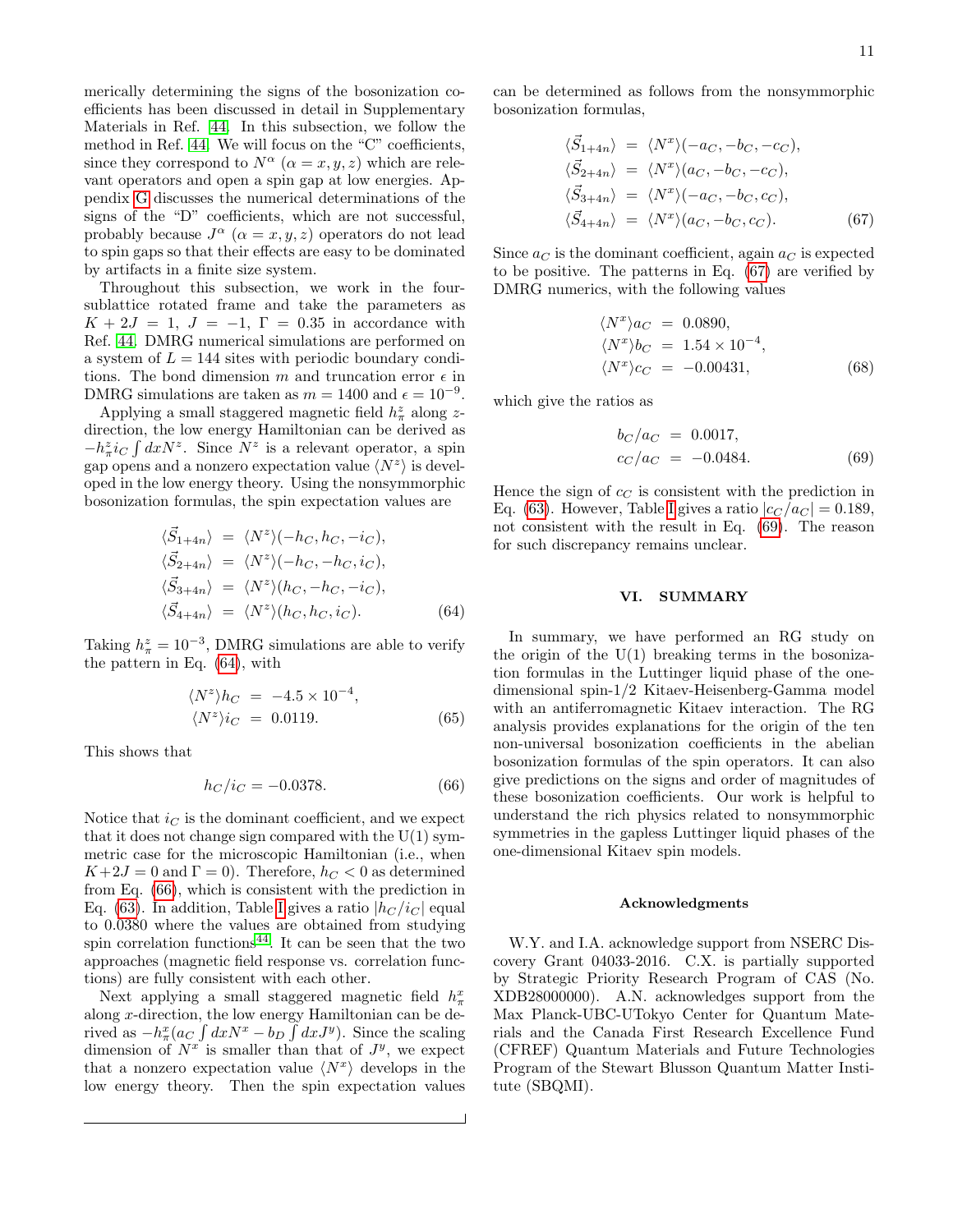# <span id="page-11-0"></span>Appendix A: Explicit forms of the Hamiltonians

The Hamiltonian in the unrotated frame is two-site periodic, which has the form

$$
H_{2n+1,2n+2} = KS_{2n+1}^{x} S_{2n+2}^{x} + \Gamma(S_{2n+1}^{y} S_{2n+2}^{z} + S_{2n+1}^{z} S_{2n+2}^{y}) + J\vec{S}_{2n+1} \cdot \vec{S}_{2n+2},
$$
  
\n
$$
H_{2n+2,2n+3} = KS_{2n+2}^{y} S_{2n+3}^{y} + \Gamma(S_{2n+2}^{z} S_{2n+3}^{x} + S_{2n+2}^{x} S_{2n+3}^{z}) + J\vec{S}_{2n+2} \cdot \vec{S}_{2n+3}.
$$
\n(A1)

After the four-sublattice rotation, the Hamiltonian becomes four-site periodic, given by

$$
H'_{4n+1,4n+2} = (K+2J)S_{4n+1}^x S_{4n+2}^x - J\vec{S}_{4n+1} \cdot \vec{S}_{4n+2} + \Gamma(S_{4n+1}^y S_{4n+2}^z + S_{4n+1}^z S_{4n+2}^y),
$$
  
\n
$$
H'_{4n+2,4n+3} = (K+2J)S_{4n+2}^y S_{4n+3}^y - J\vec{S}_{4n+2} \cdot \vec{S}_{4n+3} + \Gamma(S_{4n+2}^z S_{4n+3}^x + S_{4n+2}^x S_{4n+3}^z),
$$
  
\n
$$
H'_{4n+3,4n+4} = (K+2J)S_{4n+3}^x S_{4n+4}^x - J\vec{S}_{4n+3} \cdot \vec{S}_{4n+4} - \Gamma(S_{4n+3}^y S_{4n+4}^x + S_{4n+3}^z S_{4n+4}^y),
$$
  
\n
$$
H'_{4n+4,4n+5} = (K+2J)S_{4n+4}^y S_{4n+5}^y - J\vec{S}_{4n+4} \cdot \vec{S}_{4n+5} - \Gamma(S_{4n+4}^z S_{4n+5}^x + S_{4n+4}^x S_{4n+5}^z).
$$
  
\n(A2)

# <span id="page-11-1"></span>Appendix B: Explicit forms of the nonsymmorphic bosonization formulas

In the four-sublattice rotated frame, the explicit forms of the abelian bosonization formulas in the Luttinger liquid phase in Fig. [2](#page-1-2) are given by

$$
S_{1+4n}^{x} = a_D J^x + b_D J^y + h_D J^z - a_C N^x - b_C N^y - h_C N^z,
$$
  
\n
$$
S_{1+4n}^{y} = b_D J^x + a_D J^y - h_D J^z - b_C N^x - a_C N^y + h_C N^z,
$$
  
\n
$$
S_{1+4n}^{z} = c_D J^x - c_D J^y + i_D J^z - c_C N^x + c_C N^y - i_C N^z,
$$
\n(B1)

$$
S_{2+4n}^{x} = a_{D}J^{x} - b_{D}J^{y} - h_{D}J^{z} + a_{C}N^{x} - b_{C}N^{y} - h_{C}N^{z},
$$
  
\n
$$
S_{2+4n}^{y} = -b_{D}J^{x} + a_{D}J^{y} - h_{D}J^{z} - b_{C}N^{x} + a_{C}N^{y} - h_{C}N^{z},
$$
  
\n
$$
S_{2+4n}^{z} = -c_{D}J^{x} - c_{D}J^{y} + i_{D}J^{z} - c_{C}N^{x} - c_{C}N^{y} + i_{C}N^{z},
$$
\n(B2)

$$
S_{3+4n}^{x} = a_{D}J^{x} + b_{D}J^{y} - h_{D}J^{z} - a_{C}N^{x} - b_{C}N^{y} + h_{C}N^{z},
$$
  
\n
$$
S_{3+4n}^{y} = b_{D}J^{x} + a_{D}J^{y} + h_{D}J^{z} - b_{C}N^{x} - a_{C}N^{y} - h_{C}N^{z},
$$
  
\n
$$
S_{3+4n}^{z} = -c_{D}J^{x} + c_{D}J^{y} + i_{D}J^{z} + c_{C}N^{x} - c_{C}N^{y} - i_{C}N^{z},
$$
\n(B3)

$$
S_{4+4n}^{x} = a_D J^x - b_D J^y + h_D J^z + a_C N^x - b_C N^y + h_C N^z,
$$
  
\n
$$
S_{4+4n}^{y} = -b_D J^x + a_D J^y + h_D J^z - b_C N^x + a_C N^y + h_C N^z,
$$
  
\n
$$
S_{4+4n}^{z} = c_D J^x + c_D J^y + i_D J^z + c_C N^x + c_C N^y + i_C N^z.
$$
\n(B4)

## <span id="page-11-2"></span>Appendix C: Nonabelian bosonization of 1D repulsive Hubbard model at half filling

Here we give a quick review of the nonabelian bosonization method (for details, see Ref. [49\)](#page-19-1). The 1D spin-1/2 Dirac fermion exhibits the phenomenon of spin-charge separation and can be decomposed into an  $SU(2)_1$  spin boson g and a  $U(1)$  charge boson  $\phi$ , where the actions in real time for the SU(2) matrix g and the real scalar  $\phi$  are given by

$$
S_g = \frac{1}{8\pi} \int d^2x \text{Tr}(\partial_\mu g^{-1} \partial^\mu g) + \frac{1}{12\pi} \int d^3x \epsilon^{\mu\nu\lambda} \text{Tr}(\tilde{g}^{-1} \partial_\mu \tilde{g} \tilde{g}^{-1} \partial_\nu \tilde{g} \tilde{g}^{-1} \partial_\lambda \tilde{g}),
$$
  
\n
$$
S_\phi = \frac{1}{2} \int d^2x \partial_\mu \phi \partial^\mu \phi,
$$
\n(C1)

in which  $\tilde{g}$  is an extension of g from two-dimensional spacetime to three-dimension, and the velocities in  $S_q$  and  $S_\phi$ have been absorbed into a redefinition of time. We note that because of the topological nature of the second term (i.e., WZW term) in  $S_q$ , the partition function does not depend on the way of extension. In terms of g and  $\phi$ , the hopping term between the left and right movers can be bosonized as follows

$$
c_L c_R^{\dagger} = \text{const.} ge^{i\sqrt{2\pi}\phi},\tag{C2}
$$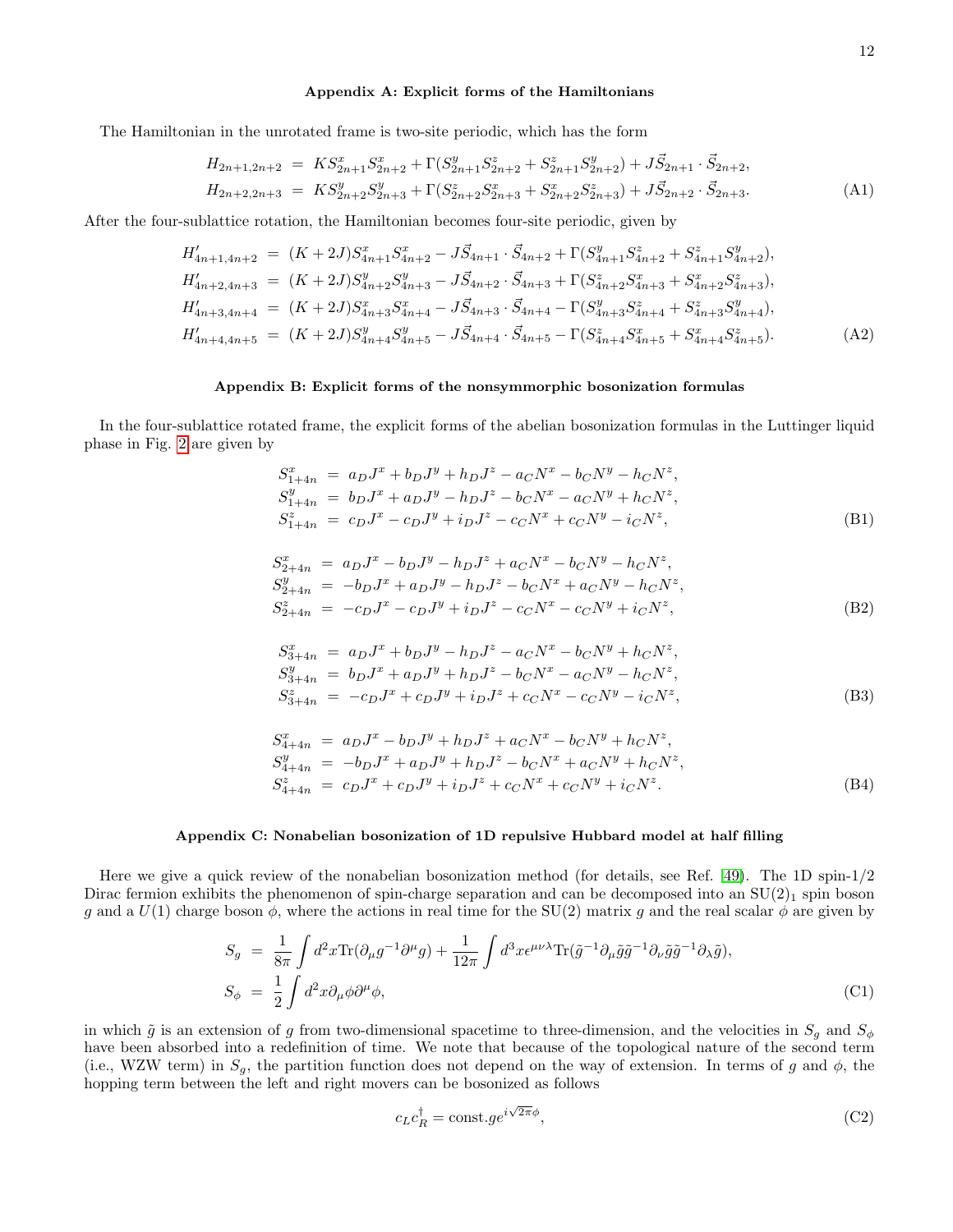where const. is a real constant. When a repulsive Hubbard interaction  $U > 0$  is introduced,  $S_g$  and  $S_\phi$  are changed into

$$
S'_{g} = S_{g} + \frac{2U}{t} \int d^{2}x \vec{J}_{L} \cdot \vec{J}_{R},
$$
  
\n
$$
S'_{\phi} = \frac{1}{2} (1 + \frac{U}{2\pi t}) \int d^{2}x \partial_{\mu} \phi \partial^{\mu} \phi - \lambda_{\phi} U \int d^{2}x \cos(\sqrt{8\pi} \phi),
$$
\n(C3)

in which  $\lambda_{\phi} > 0$  is a constant, and the WZW current operators  $\vec{J}_L$  and  $\vec{J}_R$  are defined as

$$
\vec{J}_L = \frac{i}{4\pi} \text{Tr}(\partial_+ g \cdot g^{-1} \vec{\sigma}),
$$
  
\n
$$
\vec{J}_R = -\frac{i}{4\pi} \text{Tr}(g^{-1} \partial_- g \vec{\sigma}),
$$
\n(C4)

where  $\partial_{\pm} = \partial_t \pm \partial_x$ . It can be shown that the spin sector remains gapless since  $\vec{J}_L \cdot \vec{J}_R$  is marginally irrelevant.<br>However, a gap opens in the charge sector since the  $\cos(\sqrt{8\pi}\phi)$  term is relevant at low ener charge gap can be solved as  $m_c \sim e^{-U/(\pi t)}$ .

The above analysis shows that in the weak-U limit, the low energy physics of the 1D repulsive Hubbard model is described by the  $SU(2)_1$  WZW theory. On the other hand, we know that according to the standard second order perturbation, the large-U limit reduces to the SU(2) AFM Heisenberg model. Since there is no phase transition between the weak-U and large-U limits, the low energy physics of the  $SU(2)$  AFM Heisenberg model is also described by the  $SU(2)_1$  WZW theory. This provides a nonabelian bosonization description for the low energy physics of the AFM Heisenberg model in 1D.

# Appendix D: Evaluation of Feynman diagrams

### <span id="page-12-1"></span><span id="page-12-0"></span>1. Evaluation of diagram in Fig. [5](#page-4-1)

We need to express the interactions and the spin operators in the frequency and momentum space. The interaction term is

$$
\int d\tau \sum_{n} S_{i+4n}^{\alpha}(\tau) S_{j+4n}^{\beta}(\tau) =
$$
\n
$$
\frac{1}{N\beta} \int d\tau \sum_{n} \sum_{k_1, k_2, k_3, k_4} c^{\dagger}(k_1) \frac{1}{2} \sigma^{\alpha} c(k_2) \cdot c^{\dagger}(k_3) \frac{1}{2} \sigma^{\beta} c(k_4) e^{i(\omega_1 - \omega_2 + \omega_3 - \omega_4)\tau} e^{i(\vec{k}_1 - \vec{k}_2) \cdot (i + 4n)a\hat{x}} e^{i(\vec{k}_3 - \vec{k}_4) \cdot (j + 4n)a\hat{x}}, \quad (D1)
$$

in which  $k = (i\omega, \vec{k})$  where  $\omega$  is Matsubara frequency and  $\vec{k}$  is the wavevector in space (we define the spatial wavevector as a vector to distinguish it from the spacetime combined index k, even though the system is 1D and  $\vec{k}$  is in essence a scalar), a is the lattice spacing, N is the system size,  $\beta$  is the inverse of the temperature, n is summed over the unit cells, and  $\hat{x}$  is the unit vector in the spatial direction. Using the identity

$$
\frac{1}{N} \sum_{n} e^{i(\vec{k}_1 - \vec{k}_2 + \vec{k}_3 - \vec{k}_4) \cdot 4na\hat{x}} = \frac{1}{4} \sum_{m=1}^{4} \delta_{\vec{k}_1 - \vec{k}_2 + \vec{k}_3 - \vec{k}_4, \frac{\pi}{2a}m\hat{x}},
$$
(D2)

Eq. [\(D1\)](#page-12-1) can be written as

$$
\frac{\Delta}{N\beta} \frac{1}{4} \sum_{m} \sum_{k_1, k_2, k_3, k_4} e^{i(\vec{k}_1 - \vec{k}_2) \cdot (i - j)a\hat{x}} e^{-i\frac{\pi}{2}m j} \delta_{k_1 - k_2 + k_3 - k_4 + \frac{\pi}{2a}m\hat{x}, 0} c^{\dagger}(k_1) \frac{1}{2} \sigma^{\alpha} c(k_2) \cdot c^{\dagger}(k_3) \frac{1}{2} \sigma^{\beta} c(k_4), \tag{D3}
$$

i.e.,

$$
\frac{\Delta}{N\beta} \frac{1}{4} \sum_{m} \sum_{kk'q} e^{i\vec{q}\cdot(\vec{i}-\vec{j})a\hat{x}} e^{-i\frac{\pi}{2}m\vec{j}} c^{\dagger}(k+q) \frac{1}{2} \sigma^{\alpha} c(k) \cdot c^{\dagger}(k'-q) \frac{1}{2} \sigma^{\beta} c(k' + \frac{\pi}{2a}m\hat{x}), \tag{D4}
$$

where

$$
c^{\dagger}(k) = \frac{1}{\sqrt{N\beta}} \int d\tau \sum_{j=1}^{N} c_j^{\dagger}(\tau) e^{i(\omega \tau - \vec{k} \cdot j a \hat{x})}.
$$
 (D5)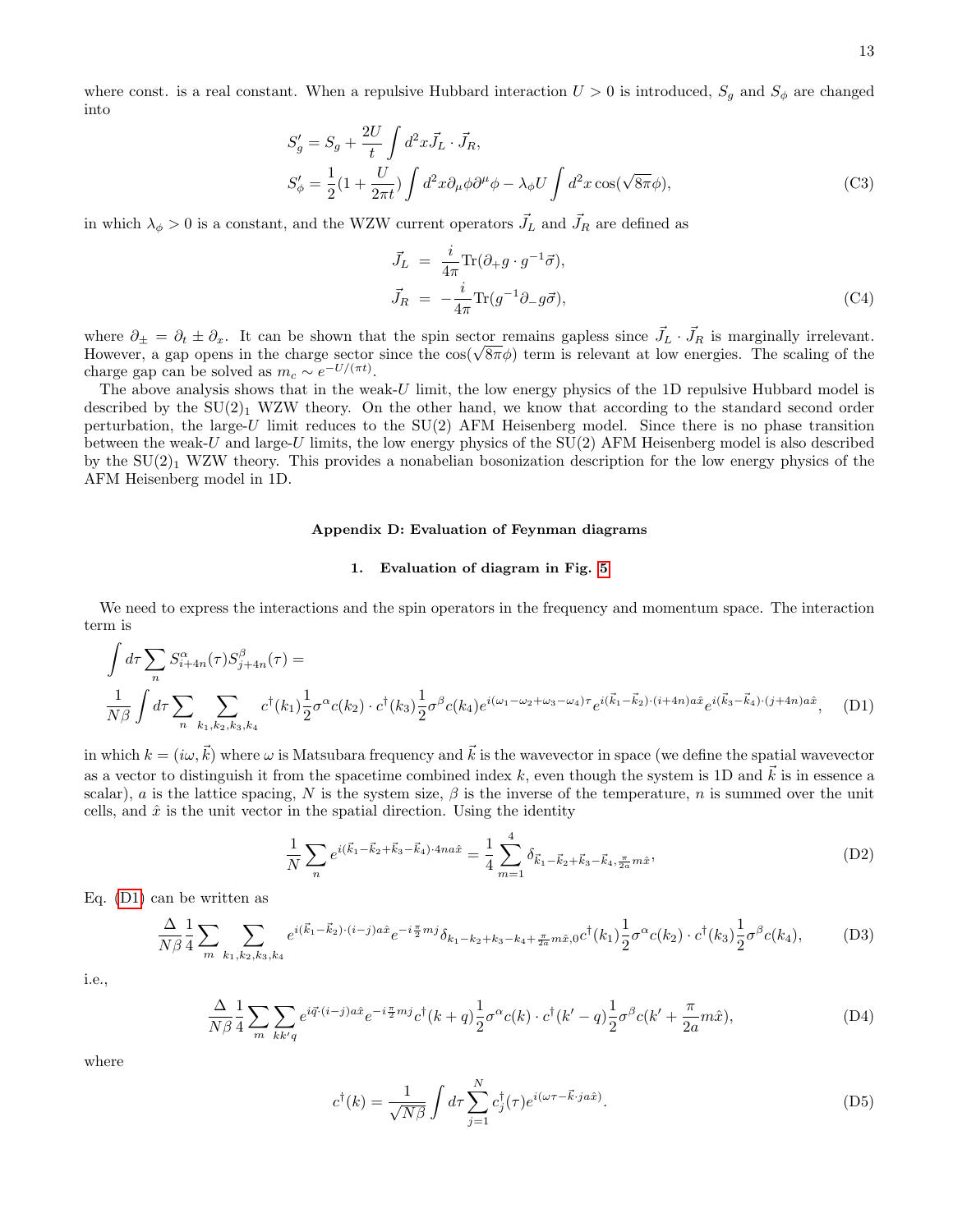By defining the Fourier transform  $h_l^{\alpha}(q)$  as

<span id="page-13-3"></span>
$$
h_l^{\alpha}(q) = \frac{1}{\sqrt{N\beta}} \int d\tau \sum_{n=1}^{N/4} h_l^{\alpha}(\tau, n) e^{i(\omega \tau - \vec{q} \cdot 4na\hat{x})}, \tag{D6}
$$

the coupling to the magnetic field becomes

$$
\int d\tau \sum_{n} h_l^{\alpha}(\tau, n) S_{l+4n}^{\alpha}(\tau) = \frac{1}{4} \sum_{kq} \sum_{m} e^{i\vec{q} \cdot l a \hat{x}} e^{i\frac{\pi}{2}ml} h_l^{\alpha}(-q) c^{\dagger} (k + \frac{\pi}{2a} m \hat{x}) \frac{1}{2} \sigma^{\alpha} c(k - q). \tag{D7}
$$

Notice that  $\vec{q} \in [0, \frac{\pi}{2a})$  in  $h_l^{\alpha}(q)$  since  $h_l^{\alpha}(n)$  is defined every four sites.

We set the momentum transfer  $\vec{q}'$  in  $h_l^{\alpha}(q')$  as  $|\vec{q}'| \sim 0$  (both  $S_u^{\alpha}$  and  $S_s^{\alpha}$  correspond to  $|\vec{q}'| \sim 0$ , which is the reason why they are not separated above the energy scale  $\Lambda_s$ ). The expression corresponding to the diagram in Fig. [5](#page-4-1) is given by

$$
\frac{1}{4N\beta} \sum_{m} e^{-i\frac{\pi}{2}mj} \sum_{kpq} e^{i\vec{q}\cdot(i-j)a\hat{x}} c^{\dagger}(k+q) \frac{1}{2} \sigma^{\mu}c(k) \cdot \frac{1}{4} \sum_{k'q'm'} e^{i\vec{q}'\cdot la\hat{x}} e^{i\frac{\pi}{2}m'l} h_{l}^{\alpha}(-q')
$$
  
 
$$
\times \langle c^{\dagger}(p-q) \frac{1}{2} \sigma^{\nu}c(p+\frac{\pi}{2a}m\hat{x}) c^{\dagger}(k'+\frac{\pi}{2a}m'\hat{x}) \frac{1}{2} \sigma^{\alpha}c(k'-q') \rangle_{\text{f}}.
$$
 (D8)

Since the free fermion propagator is diagonal in the frequency-momentum space, there are the following constraints  $(m = 1, 2, 3, 4)$ 

<span id="page-13-1"></span><span id="page-13-0"></span>
$$
m' = m + \bar{m}, \ p = k' + \frac{\pi}{2a}\bar{m}, \ q = q' + \frac{\pi}{2a}\bar{m}.
$$
 (D9)

Plugging Eq. [\(D9\)](#page-13-0) into Eq. [\(D8\)](#page-13-1) and rearranging the terms, we obtain the following alternative expression for Eq. [\(D8\)](#page-13-1),

$$
\frac{1}{4} \sum_{\bar{m}} e^{i\frac{\pi}{2}\bar{m}i} \sum_{kq'} e^{i\vec{q'} \cdot ia\hat{x}} h_l^{\alpha}(-q')c^{\dagger}(k+q'+\frac{\pi}{2a}\bar{m}\hat{x})\frac{1}{2}\sigma^{\mu}c(k)e^{-i\vec{q'} \cdot(j-l)a\hat{x}} \times \frac{1}{4N\beta} \sum_{m} \sum_{k'} e^{-i\frac{\pi}{2}(m+\bar{m})(j-l)} \langle c^{\dagger}(k'-q')\frac{1}{2}\sigma^{\nu}c(k'+\frac{\pi}{2a}(m+\bar{m})\hat{x})c^{\dagger}(k'+\frac{\pi}{2a}(m+\bar{m})\hat{x})\frac{1}{2}\sigma^{\alpha}c(k'-q')\rangle_{\mathrm{f}}.
$$
 (D10)

In Eq. [\(D10\)](#page-13-2), the factor  $e^{-i\vec{q}' \cdot (j-l)a\hat{x}}$  can be set as 1 since  $\vec{q}'$  is a slowly varying variable. In fact, if we expand the exponential  $e^{-i\vec{q}'\cdot(j-l)a\hat{x}}$ ,  $|\vec{q}'|^n$  becomes gradients in the real space, which renders the  $n \neq 0$  terms less relevant than the leading  $n = 0$  term in the RG sense. This justifies in a more rigorous way why  $e^{-i\vec{q}' \cdot (j-l)a\hat{x}}$  can be taken as 1.

Then by using Eq. [\(D7\)](#page-13-3), it can be checked that Eq. [\(D10\)](#page-13-2) becomes

<span id="page-13-2"></span>
$$
\lambda_{jl}\delta_{\nu\alpha}\Delta\ln b \cdot \int d\tau \sum_{n} h_l^{\mu}(\tau, n) S_{u,l}^{\mu}(\tau, n), \tag{D11}
$$

in which

$$
\lambda_{jl}\Delta \ln b = -\frac{a}{8} \sum_{m} e^{-i\frac{\pi}{2}m(j-l)} \int_{\Lambda/b'}^{\Lambda/b} d^2k \mathcal{G}(k)\mathcal{G}(k+\frac{\pi}{2a}m\hat{x}), \tag{D12}
$$

where  $\mathcal{G}(k)$  is the free fermion Green's function defined as

<span id="page-13-4"></span>
$$
\mathcal{G}(k) = \frac{1}{i\omega - \epsilon(k)}.\tag{D13}
$$

In Eq. [\(D13\)](#page-13-4),  $\epsilon(k)$  is the free fermion dispersion which includes the chemical potential term.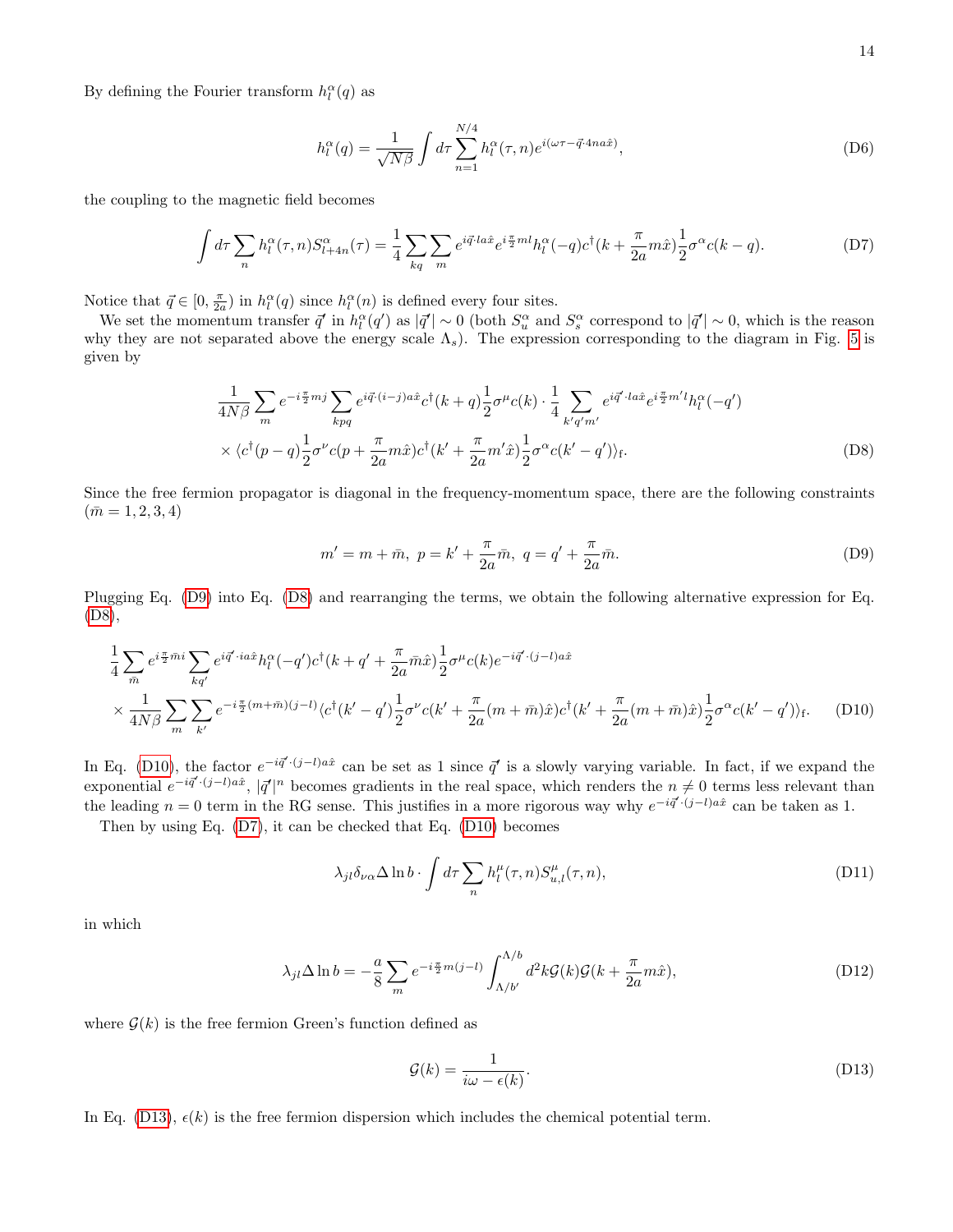# <span id="page-14-1"></span>2. Evaluation of diagram in Fig. [6](#page-4-2)

The expression corresponding to Fig. [6](#page-4-2) is

<span id="page-14-2"></span>
$$
\frac{1}{16N\beta} \sum_{kpq} \sum_{m} \sum_{k'q'} \sum_{m'} e^{-i\frac{\pi}{2}mj} e^{i\frac{\pi}{2}m'} e^{i\frac{\pi}{2}m'} e^{i\frac{\pi}{2}(i-j)a\hat{x}} e^{i\vec{q'}\cdot la\hat{x}} h_l^{\alpha}(-q')
$$

$$
\times c^{\dagger} (k+q) \frac{1}{2} \sigma^{\mu} \langle c(k) c^{\dagger} (k' + \frac{\pi}{2a} m') \frac{1}{2} \sigma^{\alpha} c(k'-q') c^{\dagger} (p-q - \frac{\pi}{2a} m) \rangle_f \frac{1}{2} \sigma^{\nu} c(p). \tag{D14}
$$

Momentum conservation requires

$$
k = k' + \frac{\pi}{2a}(m + \bar{m}),
$$
  
\n
$$
q = p - k' + q' - \frac{\pi}{2a}m,
$$
  
\n
$$
m' = m + \bar{m}.
$$
\n(D15)

Then it can be shown that Eq. [\(D14\)](#page-14-2) becomes

<span id="page-14-4"></span>
$$
\frac{1}{16N\beta} \sum_{pq'} \sum_{\bar{m}} e^{i\frac{\pi}{2}\bar{m}i} e^{i\vec{p}\cdot(i-j)a\hat{x}} e^{i\vec{q}\cdot(i-j+l)a\hat{x}} h_l^{\alpha}(-q')c^{\dagger}(p+q'+\frac{\pi}{2a}\bar{m}) \frac{1}{2}\sigma^{\mu}\sigma^{\alpha}\sigma^{\nu}c(p) \times \frac{1}{4} \sum_{k'} \sum_{m} e^{-i\vec{k}'\cdot(i-j)a\hat{x}} e^{i\frac{\pi}{2}(m+\bar{m})(l-i)} 2\mathcal{G}(k'+\frac{\pi}{2a}(m+\bar{m})\hat{x}) \mathcal{G}(k'-q'),
$$
\n(D16)

in which the factor of two before the Green's function comes from the sum over the spin degree of freedom, and  $\sum_{k'}$ is restricted within the momentum shell, i.e., the fast modes. Notice that

$$
\int d\tau \sum_{n} c_{i+4n}^{\dagger} \frac{1}{2} \sigma^{\rho} c_{j+4n} h_{ij}^{\rho}(n) = \frac{1}{4N\beta} \sum_{pq'} \sum_{\bar{m}} e^{i\vec{p}\cdot(i-j)a\hat{x}} e^{i\vec{q'}\cdot ia\hat{x}} e^{i\frac{\pi}{2}\bar{m}i} h_{ij}(-q') c^{\dagger} (p+q'+\frac{\pi}{2a}\bar{m}) \frac{1}{2} \sigma^{\rho} c(p). \tag{D17}
$$

Plugging Eq. [\(D17\)](#page-14-3) into Eq. [\(D16\)](#page-14-4) and neglecting the  $e^{i\vec{q}\cdot(-j+l)a\hat{x}}$  factor in Eq. (D16) since  $\vec{q}'$  is a very small wavevector, we obtain

<span id="page-14-3"></span>
$$
\lambda_{ilj} \Delta \ln b \int d\tau \sum_{n} h_{ij}^{\mu \cdot \alpha \cdot \nu} S_{l+4n}^{\mu \cdot \alpha \cdot \nu}(\tau), \tag{D18}
$$

where the coefficient  $\lambda_{ilj}$  is

<span id="page-14-5"></span>
$$
\lambda_{ilj}\Delta \ln b = \frac{a}{8}\sum_{m} e^{i\frac{\pi}{2}m(l-i)} \int_{\Lambda/b}^{\Lambda} d^2k' e^{-i\vec{k}'\cdot(i-j)a\hat{x}} \mathcal{G}(k')\mathcal{G}(k' + \frac{\pi}{2a}m\hat{x}). \tag{D19}
$$

Notice that shifting  $l$  by a multiple of 4 does not affect the result in Eq. [\(D19\)](#page-14-5), hence we can impose the condition  $l \ge \min\{i, j\}$ . Apparently, Eq. [\(D19\)](#page-14-5) is invariant under spatial translation  $(i, j, l \rightarrow i+t, j+t, l+t)$  and inversion  $(i, j, l \rightarrow -i, -l, -j)$ , as it must be.

## <span id="page-14-0"></span>Appendix E: Explicit RG flow equations

The explicit flow equations for  $h_l^{\mu}$  ( $1 \leq l \leq 4$  and  $\mu = x, y, z$ ) are

$$
\frac{dh_1^x}{d\ln b} = h_1^x - (K + 2J) \sum_j \lambda_{2j} h_j^x + \Gamma \sum_j \lambda_{4j} h_j^z,
$$
\n
$$
\frac{dh_1^y}{d\ln b} = h_1^y - (K + 2J) \sum_j \lambda_{4j} h_j^y - \Gamma \sum_j \lambda_{2j} h_j^z,
$$
\n
$$
\frac{dh_1^z}{d\ln b} = h_1^z + \Gamma \sum_j \lambda_{4j} h_j^x - \Gamma \sum_j \lambda_{2j} h_j^y,
$$
\n
$$
\frac{dh_2^x}{d\ln b} = h_2^x - (K + 2J) \sum_j \lambda_{1j} h_j^x - \Gamma \sum_j \lambda_{3j} h_j^z,
$$
\n
$$
\frac{dh_2^y}{d\ln b} = h_2^y - (K + 2J) \sum_j \lambda_{3j} h_j^y - \Gamma \sum_j \lambda_{1j} h_j^z,
$$
\n
$$
\frac{dh_2^z}{d\ln b} = h_2^z - \Gamma \sum_j \lambda_{3j} h_j^x - \Gamma \sum_j \lambda_{1j} h_j^y,
$$
\n(E2)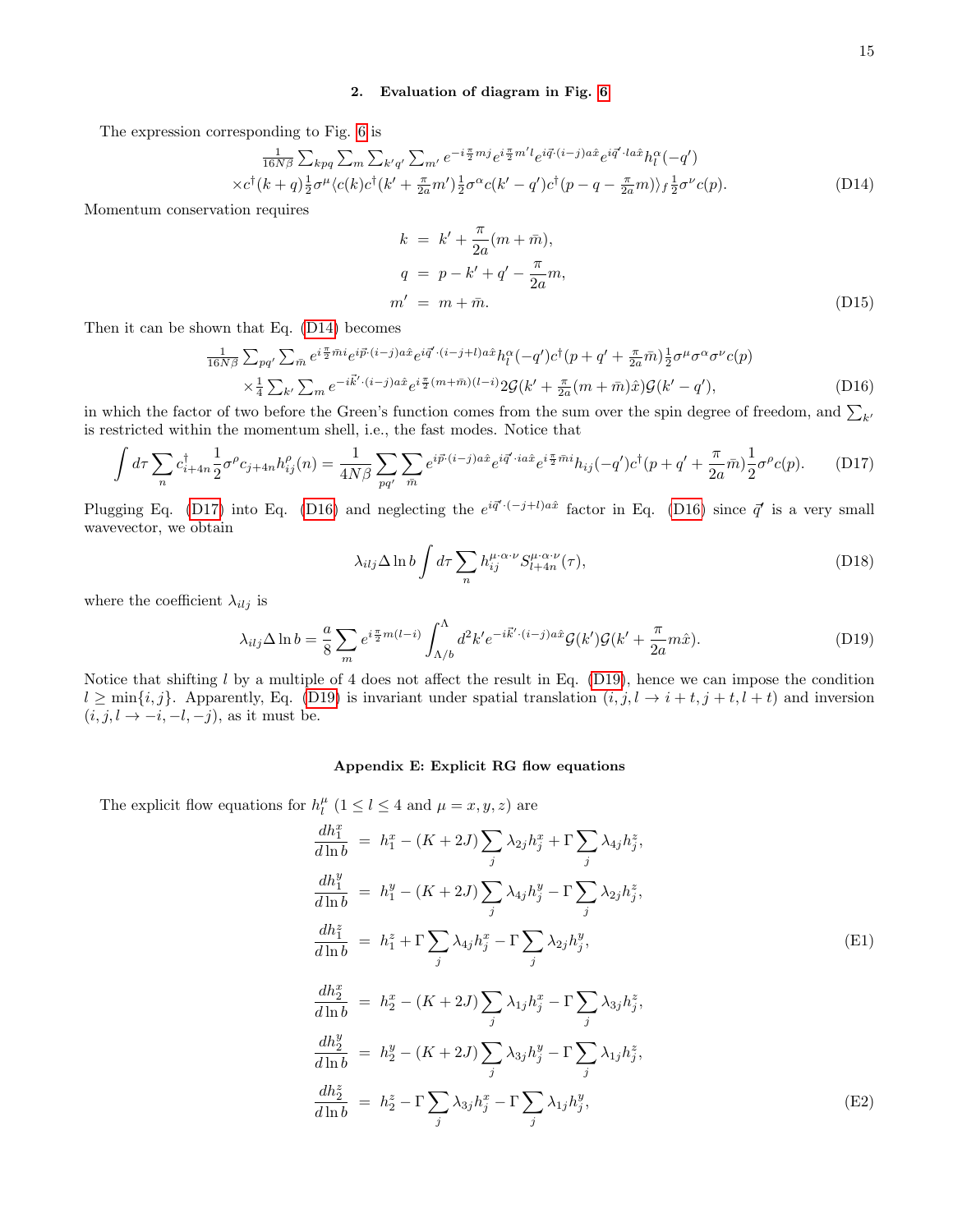$$
\frac{dh_3^x}{d\ln b} = h_3^x - (K + 2J) \sum_j \lambda_{4j} h_j^x - \Gamma \sum_j \lambda_{2j} h_j^z,
$$
\n
$$
\frac{dh_3^y}{d\ln b} = h_3^y - (K + 2J) \sum_j \lambda_{2j} h_j^y + \Gamma \sum_j \lambda_{4j} h_j^z,
$$
\n
$$
\frac{dh_3^z}{d\ln b} = h_3^z - \Gamma \sum_j \lambda_{2j} h_j^x + \Gamma \sum_j \lambda_{4j} h_j^y,
$$
\n(E3)\n
$$
\frac{dh_4^x}{d\ln b} = h_4^x - (K + 2J) \sum_j \lambda_{3j} h_j^x + \Gamma \sum_j \lambda_{1j} h_j^z,
$$
\n
$$
\frac{dh_4^y}{d\ln b} = h_4^y - (K + 2J) \sum_j \lambda_{1j} h_j^y + \Gamma \sum_j \lambda_{3j} h_j^z,
$$
\n
$$
\frac{dh_4^z}{d\ln b} = h_4^z + \Gamma \sum_j \lambda_{1j} h_j^x + \Gamma \sum_j \lambda_{3j} h_j^y,
$$
\n(E4)

in which  $\lambda_{41}$  and  $\lambda_{14}$  should be understood as  $\lambda_{45}$  and  $\lambda_{54}$ , respectively.

# <span id="page-15-0"></span>Appendix F: Invariance of RG flow equations under symmetries

Apparently, Eqs.  $(37)$  does not respect the U(1) symmetry. We will verify that they are invariant under the nonsymmorphic symmetries in Eq. [\(4\)](#page-2-1).

1) Eq. [\(37\)](#page-7-1) remains invariant under  $h_l^{\mu} \to -h_l^{\mu}$ , hence time reversal symmetry is satisfied.

2) Suppose we shift l to  $l + 1$ , and perform the rotation on spin indices by  $R_z = R(\hat{z}, -\frac{\pi}{2})$ , then Eq. [\(37\)](#page-7-1) becomes

<span id="page-15-1"></span>
$$
\frac{dh_{l+1}^{R_z\mu}}{d\ln b} = h_{l+1}^{R_z\mu} - \sum_{\gamma,k} (K+2J) \left[ \delta_{l+1,i} \delta_{R_z\mu,\gamma} \lambda_{jk} h_k^{\gamma} + \delta_{l+1,j} \delta_{R_z\mu,\gamma} \lambda_{ik} h_k^{\gamma} \right]
$$

$$
- \sum_{\gamma,k} \epsilon(\gamma) \left[ \delta_{l+1,i} \delta_{R_z\mu,\alpha} \lambda_{jk} h_k^{\beta} + \delta_{l+1,j} \delta_{R_z\mu,\beta} \lambda_{ik} h_k^{\alpha} + \delta_{l+1,i} \delta_{R_z\mu,\beta} \lambda_{jk} h_k^{\alpha} + \delta_{l+1,j} \delta_{R_z\mu,\alpha} \lambda_{ik} h_k^{\beta} \right].
$$
\n(F1)

Define  $R'_z$  as  $R'_z(x, y, \bar{x}, \bar{y}) = (y, \bar{x}, \bar{y}, x)$ . Then  $\langle i + 1, j + 1 \rangle = R'_z \gamma$ . Notice that  $R_z \alpha \neq R_z \beta \neq R_z \gamma$  if  $\alpha \neq \beta \neq \gamma$ , and  $\epsilon(R'_z\gamma) = (-)^{i-1} \epsilon(\gamma)$  where  $\gamma = 0$ ,  $j > 0$ . Then we can change the dummy variable from  $\gamma$  to  $R'_z\gamma$  and also from k to  $k + 1$ . As a result, Eq. [\(F1\)](#page-15-1) becomes

$$
\frac{dh_{l+1}^{R_z\mu}}{d\ln b} = h_{l+1}^{R_z\mu} - \sum_{\gamma,k} (K+2J) \left[ \delta_{l+1,i+1} \delta_{R_z\mu, R_z\gamma} \lambda_{j+1,k+1} h_{k+1}^{R_z\gamma} + \delta_{l+1,j+1} \delta_{R_z\mu, R_z\gamma} \lambda_{i+1,k+1} h_{k+1}^{R_z\gamma} \right]
$$

$$
-(-)^{i-1} \sum_{\gamma,k} \epsilon(\gamma) \left[ \delta_{l+1,i+1} \delta_{R_z\mu, R_z\alpha} \lambda_{j+1,k+1} h_{k+1}^{R_z\beta} + \delta_{l+1,j+1} \delta_{R_z\mu, R_z\beta} \lambda_{i+1,k+1} h_{k+1}^{R_z\alpha} + \delta_{l+1,i+1} \delta_{R_z\mu, R_z\beta} \lambda_{i+1,k+1} h_{k+1}^{R_z\alpha} \right], \tag{F2}
$$

in which i, j,  $\alpha$ ,  $\beta$  have been changed to  $i + 1$ ,  $j + 1$ ,  $R_z\alpha$ ,  $R_z\beta$ , respectively, in accordance with changing  $\gamma$  to  $R_z\gamma$ . Using  $\lambda_{jk} = \lambda_{j+1,k+1}$  and  $\delta_{\mu\gamma} = \delta_{R_z\mu,R_z\gamma}$ , we obtain

$$
\frac{dh_{l+1}^{R_z\mu}}{d\ln b} = h_{l+1}^{R_z\mu} - \sum_{\gamma,k} (K+2J) \left[ \delta_{li} \delta_{\mu\gamma} \lambda_{jk} h_{k+1}^{R_z\gamma} + \delta_{lj} \delta_{\mu\gamma} \lambda_{ik} h_{k+1}^{R_z\gamma} \right]
$$

$$
- \sum_{\gamma,k} (-)^{i-1} \epsilon(\gamma) \left[ \delta_{li} \delta_{\mu\alpha} \lambda_{jk} h_{k+1}^{R_z\beta} + \delta_{lj} \delta_{\mu\beta} \lambda_{ik} h_{k+1}^{R_z\alpha} + \delta_{li} \delta_{\mu\beta} \lambda_{jk} h_{k+1}^{R_z\alpha} + \delta_{lj} \delta_{\mu\alpha} \lambda_{ik} h_{k+1}^{R_z\beta} \right].
$$
\n(F3)

Using the fact that the site index i in Eq. [\(F5\)](#page-16-0) is the left point of the bond  $\gamma$ , we see that

$$
(-)^{i-1} = (-)^{\delta_{\alpha,x} + \delta_{\beta,x}}.
$$
 (F4)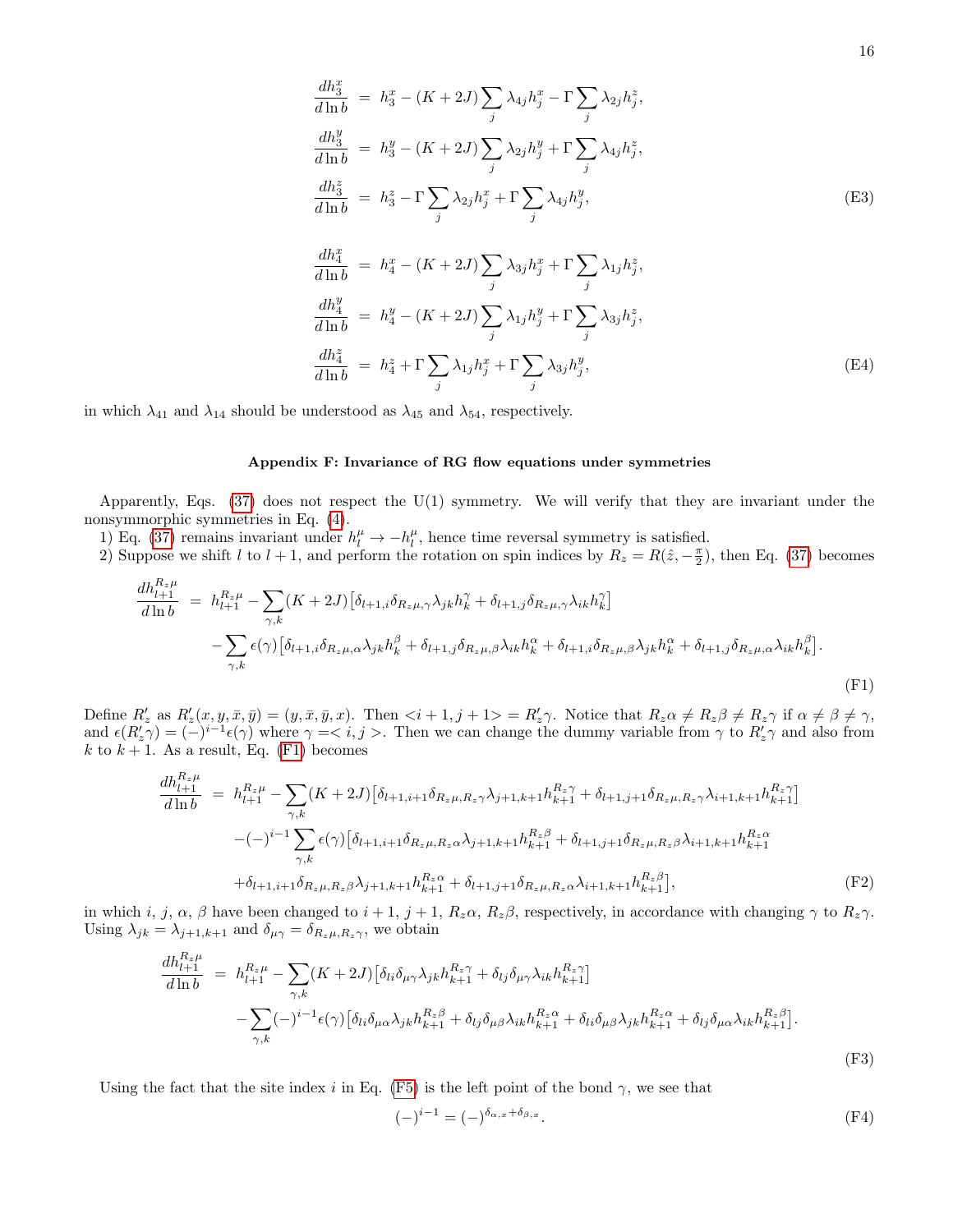Hence, we note that the sign factor  $(-)^{i-1}$  in the second term in the right hand side of Eq. [\(F5\)](#page-16-0) can be replaced by either  $(-)^{\delta_{\mu,x}+\delta_{\beta,x}}$  (for the  $h_{k+1}^{R_z\beta}$  term), or  $(-)^{\delta_{\mu,x}+\delta_{\alpha,x}}$  (for the  $h_{k+1}^{R_z\alpha}$  term), since in whichever case the sign factor is  $(-)^{\delta_{\alpha,x}+\delta_{\beta,x}}$  because of the Kronecker delta  $\delta_{\mu\alpha}$  (for the  $h_{k+1}^{R_z\beta}$  term), and  $\delta_{\mu\beta}$  (for the  $h_{k+1}^{R_z\alpha}$  term). Therefore, Eq. [\(F5\)](#page-16-0) can be re-written as

<span id="page-16-0"></span>
$$
\frac{dh_{l+1}^{R_z\mu}}{d\ln b} = h_{l+1}^{R_z\mu} - \sum_{\gamma,k} (K+2J) \left[ \delta_{li} \delta_{\mu\gamma} \lambda_{jk} h_{k+1}^{R_z\gamma} + \delta_{lj} \delta_{\mu\gamma} \lambda_{ik} h_{k+1}^{R_z\gamma} \right]
$$

$$
- \sum_{\gamma,k} \epsilon(\gamma) \left[ \delta_{li} \delta_{\mu\alpha} \lambda_{jk} (-\delta^{\delta_{\mu,x} + \delta_{\beta,x}} h_{k+1}^{R_z\beta} + \delta_{lj} \delta_{\mu\beta} \lambda_{ik} (-\delta^{\delta_{\mu,x} + \delta_{\alpha,x}} h_{k+1}^{R_z\alpha} + \delta_{li} \delta_{\mu\beta} \lambda_{jk} (-\delta^{\delta_{\mu,x} + \delta_{\alpha,x}} h_{k+1}^{R_z\alpha} + \delta_{lj} \delta_{\mu\alpha} \lambda_{ik} (-\delta^{\delta_{\mu,x} + \delta_{\beta,x}} h_{k+1}^{R_z\beta}]. \tag{F5}
$$

On the other hand, using  $R_z(S^x, S^y, S^z) \rightarrow (-S^y, S^x, S^z)$ , it can be seen that the invariance of the RG flow equations under the symmetry operation  $R_zT_a$  exactly requires Eq. [\(F5\)](#page-16-0). Hence we conclude that the flow equations have the symmetry imposed by  $R_zT_a$ .

3) Suppose we perform an operation on  $h_i^{\alpha}$   $(1 \leq i \leq 4, \alpha = x, y, z)$  as

$$
h_i^{\alpha} \to h_{5-i}^{R_y \alpha},\tag{F6}
$$

in which  $R_y$  is  $R(\hat{y}, \pi)$  for short. Then Eq. [\(37\)](#page-7-1) becomes

<span id="page-16-1"></span>
$$
\frac{dh_{5-l}^{R_y\mu}}{d\ln b} = h_{5-l}^{R_y\mu} - \sum_{\gamma,k} (K+2J) \left[ \delta_{5-l,i} \delta_{R_y\mu,\gamma} \lambda_{jk} h_k^{R_y\gamma} + \delta_{5-l,j} \delta_{R_y\mu,\gamma} \lambda_{ik} h_k^{R_y\gamma} \right]
$$

$$
- \sum_{\gamma,k} \epsilon(\gamma) \left[ \delta_{5-l,i} \delta_{R_y\mu,\alpha} \lambda_{jk} h_k^{R_y\beta} + \delta_{5-l,j} \delta_{R_y\mu,\beta} \lambda_{ik} h_k^{R_y\alpha} + \delta_{5-l,i} \delta_{R_y\mu,\beta} \lambda_{ik} h_k^{R_y\alpha} \right].
$$

$$
(F7)
$$

Define  $R'_y$  as  $R'_y(x, y, \bar{x}, \bar{y}) = (\bar{x}, y, x, \bar{y})$ . Then  $\langle 5 - i, 5 - j \rangle = R'_y \gamma$ . Notice that  $R_y \alpha \neq R_y \beta \neq R_y \gamma$  if  $\alpha \neq \beta \neq \gamma$ , and  $\epsilon(R'_y\gamma) = (-)^i \epsilon(\gamma)$  where  $\gamma = 1, j > 1$ . Then we can change the dummy variable from  $\gamma$  to  $R'_y\gamma$  and also from k to  $5 - k$ . As a result, Eq. [\(F7\)](#page-16-1) becomes

<span id="page-16-2"></span>
$$
\frac{dh_{5-l}^{R_y\mu}}{d\ln b} = h_{5-l}^{R_y\mu} - \sum_{\gamma,k} (K+2J) \left[ \delta_{5-l,5-i} \delta_{R_y\mu, R_y\gamma} \lambda_{5-j,5-k} h_{5-k}^{R_y\gamma} + \delta_{5-l,5-j} \delta_{R_y\mu, R_y\gamma} \lambda_{5-i,5-k} h_{5-k}^{R_y\gamma} \right]
$$

$$
- \sum_{\gamma,k} (-)^i \epsilon(\gamma) \left[ \delta_{5-l,5-i} \delta_{R_y\mu, R_\alpha} \lambda_{5-j,5-k} h_{5-k}^{R_y\beta} + \delta_{5-l,5-j} \delta_{R_y\mu, R_y\beta} \lambda_{5-i,5-k} h_{5-k}^{R_y\alpha} + \delta_{5-l,5-i} \delta_{R_y\mu, R_y\beta} \lambda_{5-i,5-k} h_{5-k}^{R_y\beta} \right], \tag{F8}
$$

in which i, j,  $\alpha$ ,  $\beta$  have been changed to  $5 - j$ ,  $5 - i$ ,  $R_y \alpha$ ,  $R_y \beta$ , respectively, in accordance with changing  $\gamma$  to  $R_z \gamma$ . Using  $\lambda_{jk} = \lambda_{5-j,5-k}$  and  $\delta_{\mu\gamma} = \delta_{R_y\mu, R_y\gamma}$ , we obtain

<span id="page-16-3"></span>
$$
\frac{dh_{5-l}^{R_y\mu}}{d\ln b} = h_{5-l}^{R_y\mu} - \sum_{\gamma,k} (K+2J) \left[ \delta_{li} \delta_{\mu\gamma} \lambda_{jk} h_{5-k}^{R_y\gamma} + \delta_{lj} \delta_{\mu\gamma} \lambda_{ik} h_{5-k}^{R_y\gamma} \right] \n- \sum_{\gamma,k} (-)^i \epsilon(\gamma) \left[ \delta_{li} \delta_{\mu\alpha} \lambda_{jk} h_{5-k}^{R_y\beta} + \delta_{lj} \delta_{\mu\beta} \lambda_{ik} h_{5-k}^{R_y\alpha} + \delta_{li} \delta_{\mu\beta} \lambda_{jk} h_{5-k}^{R_y\alpha} + \delta_{lj} \delta_{\mu\alpha} \lambda_{ik} h_{5-k}^{R_y\beta} \right].
$$
\n(F9)

Using the fact that the site index i in Eq. [\(F5\)](#page-16-0) is the left point of the bond  $\gamma$ , we see that

$$
(-)^{i} = (-)^{\delta_{\alpha,x} + \delta_{\alpha,z} + \delta_{\beta,x} + \delta_{\beta,z}}.
$$
\n(F10)

Hence, we note that the sign factor  $(-)^i$  in the second term in the right hand side of Eq. [\(F8\)](#page-16-2) can be replaced by either  $(-)^{\delta_{\mu,x}+\delta_{\mu,z}+\delta_{\beta,x}+\delta_{\beta,z}}$  (for the  $h_{k+1}^{R_y\beta}$  term), or  $(-)^{\delta_{\mu,x}+\delta_{\mu,z}+\delta_{\alpha,x}+\delta_{\alpha,z}}$  (for the  $h_{k+1}^{R_y\alpha}$  term), since in whichever case the sign factor is  $(-)^{\delta_{\alpha,x}+\delta_{\alpha,z}+\delta_{\beta,x}+\delta_{\beta,z}}$  because of the Kronecker delta  $\delta_{\mu\alpha}$  (for the  $h_{k+1}^{R_y\beta}$  term), and  $\delta_{\mu\beta}$  (for the  $h_{k+1}^{R_y\alpha}$ term).

On the other hand, using  $R_y(S^x, S^y, S^z) \rightarrow (-S^x, S^y, -S^z)$ , it can be seen that the invariance of the RG flow equations under the symmetry operation  $R_yI$  exactly requires Eq. [\(F9\)](#page-16-3). Hence we conclude that the flow equations have the symmetry imposed by  $R_yI$ .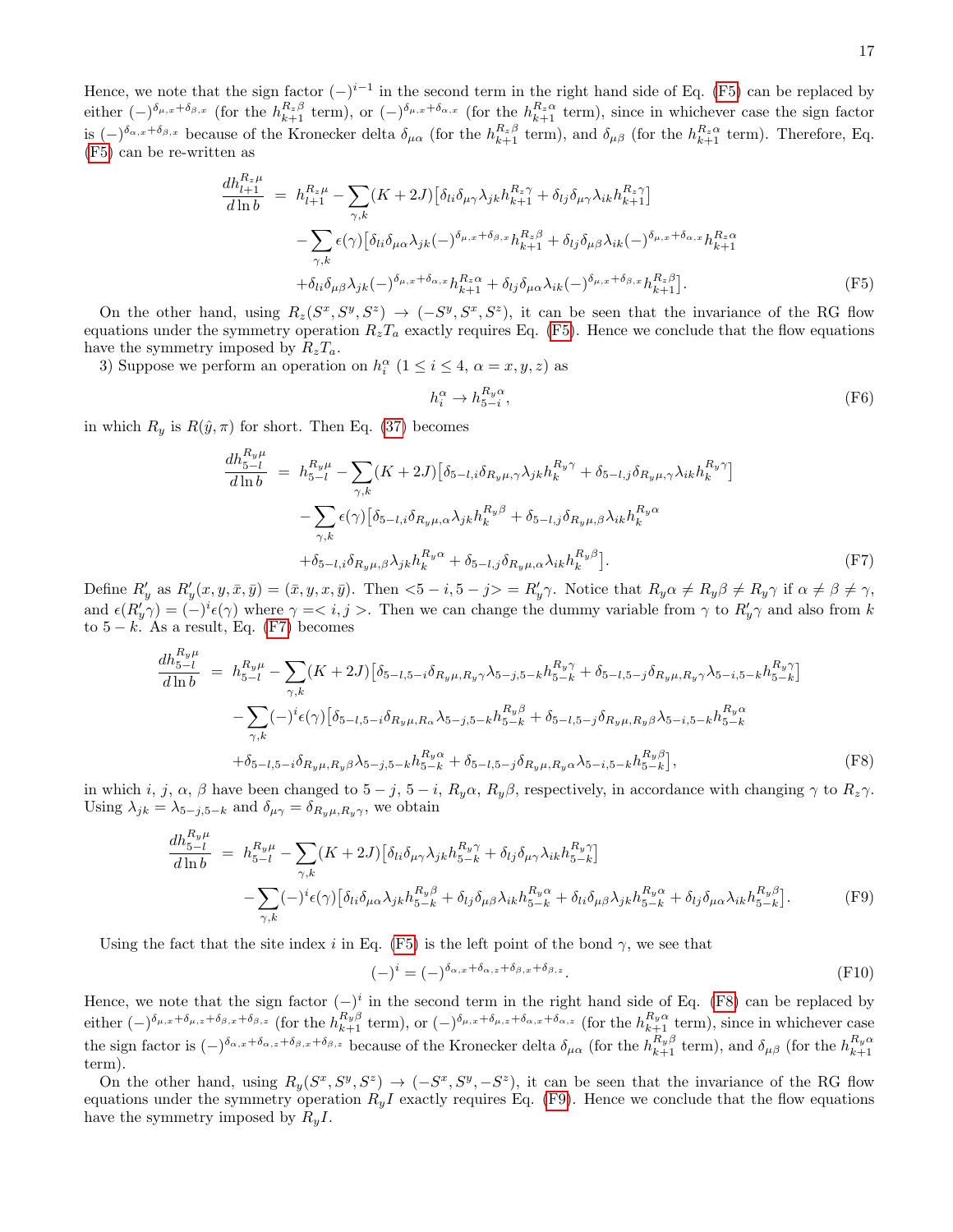# <span id="page-17-0"></span>Appendix G: Numerical determination for the signs of the "D" coefficients

In this appendix, we study the signs of the five "D" coefficients. As in Sec. VD, we work in the four-sublattice rotated frame and take the parameters as  $K+2J=1$ ,  $J=-1$ ,  $\Gamma=0.35$ . DMRG numerical simulations are performed on a system of  $L = 144$  sites with periodic boundary conditions. The bond dimension m and truncation error  $\epsilon$  in DMRG simulations are taken as  $m = 1400$  and  $\epsilon = 10^{-9}$ .

We add a small uniform magnetic field along the z-direction as

$$
-h_0^z \sum_n (S_{1+4n}^z + S_{2+4n}^z + S_{3+4n}^z + S_{4+4n}^z). \tag{G1}
$$

The low energy Hamiltonian can be derived as  $-h_0^z i_D \int dx J^z$ . Using the nonsymmorphic bosonization formulas, the spin expectation values are expected to be

<span id="page-17-1"></span>
$$
\langle \vec{S}_{1+4n} \rangle = \langle J^z \rangle (h_D, -h_D, i_D),
$$
  
\n
$$
\langle \vec{S}_{2+4n} \rangle = \langle J^z \rangle (-h_D, -h_D, i_D),
$$
  
\n
$$
\langle \vec{S}_{3+4n} \rangle = \langle J^z \rangle (-h_D, h_D, i_D),
$$
  
\n
$$
\langle \vec{S}_{4+4n} \rangle = \langle J^z \rangle (h_D, h_D, i_D).
$$
 (G2)

Choosing  $h_0^z = 10^{-3}$ , DMRG numerical simulations give

$$
S^x \simeq -1.004 \times 10^{-6} \times (+, -, -, +)
$$
\n(G3)

$$
S^y \simeq -1.004 \times 10^{-6} \times (-,-,+,+)
$$
\n(G4)

$$
S^z \simeq 5.25 \times 10^{-7} \times (+, +, +, +). \tag{G5}
$$

Comparing with Eq. [\(G2\)](#page-17-1), we obtain

<span id="page-17-2"></span>
$$
\langle J^z \rangle h_D = -1.004 \times 10^{-6},
$$
  

$$
\langle J^z \rangle i_D = 5.25 \times 10^{-7}.
$$
 (G6)

If we add the following mixture of the magnetic fields in the  $xy$ -plane,

$$
-h^{xy}\left[a_C\sum_n\left(S_{1+4n}^y + S_{2+4n}^y + S_{3+4n}^y + S_{4+4n}^y\right) + b_C\sum_n\left(-S_{1+4n}^x + S_{2+4n}^x - S_{3+4n}^x + S_{4+4n}^x\right)\right].
$$
 (G7)

then the low energy Hamiltonian is

$$
-h^{xy}(a_Ca_D - b_Cb_D)\int dx J^y.
$$
\n(G8)

Using the nonsymmorphic bosonization formulas, the spin expectation values are expected to be

$$
\langle \vec{S}_{1+4n} \rangle = \langle J^y \rangle (b_D, a_D, -c_D),
$$
  
\n
$$
\langle \vec{S}_{2+4n} \rangle = \langle J^y \rangle (-b_D, a_D, -c_D),
$$
  
\n
$$
\langle \vec{S}_{3+4n} \rangle = \langle J^y \rangle (b_D, a_D, c_D),
$$
  
\n
$$
\langle \vec{S}_{4+4n} \rangle = \langle J^y \rangle (-b_D, a_D, c_D).
$$
 (G9)

Choosing  $h^{xy} = 10^{-3}$ , DMRG numerical simulations give

$$
S^x \simeq -9.53 \times 10^{-5} \times (+, -, +, -) \tag{G10}
$$

$$
S^y \simeq 1.30 \times 10^{-6} \times (+, +, +, +)
$$
\n(G11)

$$
S^z \simeq -4.13 \times 10^{-6} \times (-,-,+,+). \tag{G12}
$$

From Eq. [\(G6\)](#page-17-2) and Eq. [\(G12\)](#page-17-3), the ratios can be determined as

<span id="page-17-4"></span><span id="page-17-3"></span>
$$
h_D/i_D = -1.91,
$$
  
\n
$$
b_D/a_D = -73.3,
$$
  
\n
$$
c_D/a_D = -3.18.
$$
\n(G13)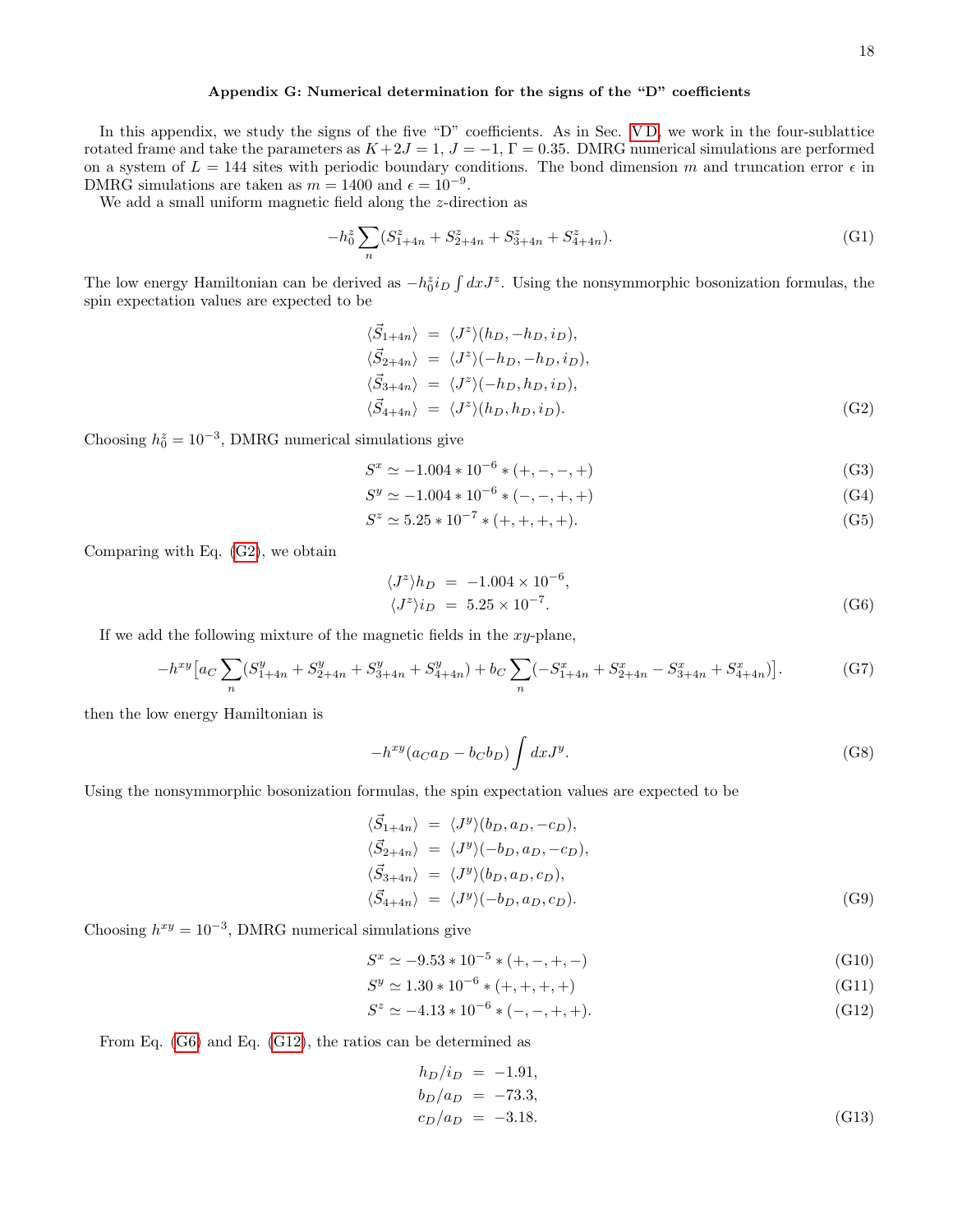Apparently the predictions in Eq. [\(63\)](#page-9-7) are not satisfied. But more seriously, in contrast with Table [I](#page-9-4) where  $i_D$  and  $a_D$  are the dominant coefficients (which is consistent with RG predictions), the absolute values of the ratios in Eq. [\(G13\)](#page-17-4) severely violate the relations in Eq. [\(60\)](#page-9-5). The huge discrepancies in the "D" coefficients when magnetic field responses are studied remain puzzling, and the reasons are unclear.

- 
- <span id="page-18-0"></span> $<sup>1</sup>$  G. Jackeli and G. Khaliullin, Phys. Rev. Lett. **102**, 017205</sup> (2009).
- <span id="page-18-8"></span>2 J. Chaloupka, G. Jackeli, and G. Khaliullin, Phys. Rev. Lett. 105, 027204 (2010).
- $3$  Y. Singh and P. Gegenwart, Phys. Rev. B 82, 064412  $(2010).$
- $4$  C. C. Price and N. B. Perkins, Phys. Rev. Lett. 109, 187201 (2012).
- <sup>5</sup> Y. Singh, S. Manni, J. Reuther, T. Berlijn, R. Thomale, W. Ku, S. Trebst, and P. Gegenwart, Phys. Rev. Lett. 108, 127203 (2012).
- <sup>6</sup> K. W. Plumb, J. P. Clancy, L. J. Sandilands, V. V. Shankar, Y. F. Hu, K. S. Burch, H. Y. Kee, and Y. J. Kim, Phys. Rev. B 90, 041112 (2014).
- <sup>7</sup> H.-S. Kim, V. S. V., A. Catuneanu, and H.-Y. Kee, Phys. Rev. B 91, 241110 (2015).
- <sup>8</sup> S. M. Winter, Y. Li, H. O. Jeschke, and R. Valenti, Phys. Rev. B 93, 214431 (2016).
- <sup>9</sup> S. H. Baek, S. H. Do, K. Y. Choi, Y. Kwon, A. Wolter, S. Nishimoto, J. van den Brink, and B. Buchner, Phys. Rev. Lett. 119, 037201 (2017).
- $^{10}\,$  I. A. Leahy, C. A. Pocs, P. E. Siegfried, D. Graf, S. H. Do, K. Y. Choi, B. Normand, and M. Lee, Phys. Rev. Lett. 118, 187203 (2017).
- $11$  J. A. Sears, Y. Zhao, Z. Xu, J. W. Lynn, and Y. J. Kim, Phys. Rev. B 95, 180411 (2017).
- <sup>12</sup> A. U. B. Wolter, L. T. Corredor, L. Janssen, K. Nenkov, S. Schonecker, S. H. Do, K. Y. Choi, R. Albrecht, J. Hunger, T. Doert, M. Vojta, and B. Buchner, Phys. Rev. B 96, 041405(R) (2017).
- <sup>13</sup> J. Zheng, K. Ran, T. Li, J. Wang, P. Wang, B. Liu, Z.-X. Liu, B. Normand, J. Wen, and W. Yu, Phys. Rev. Lett. 119, 227208 (2017).
- <sup>14</sup> I. Rousochatzakis and N. B. Perkins, Phys. Rev. Lett. **118**, 147204 (2017).
- <sup>15</sup> Y. Kasahara, T. Ohnishi, N. Kurita, H. Tanaka, J. Nasu, Y. Motome, T. Shibauchi, and Y. Matsuda, Nature (London) 559, 227 (2018).
- <span id="page-18-9"></span> $^{16}$  J. G. Rau, E. K. H. Lee, and H. Y. Kee, Phys. Rev. Lett. 112, 077204 (2014).
- <sup>17</sup> K. Ran, J. Wang, W. Wang, Z.-Y. Dong, X. Ren, S. Bao, S. Li, Z. Ma, Y. Gan, Y. Zhang, J. T. Park, G. Deng, S. Danilkin, S.-L. Yu, J.-X. Li, and J. Wen, Phys. Rev. Lett. 118, 107203 (2017).
- <sup>18</sup> W. Wang, Z.-Y. Dong, S.-L. Yu, and J.-X. Li, Phys. Rev. B 96, 115103 (2017).
- <sup>19</sup> A. Catuneanu, Y. Yamaji, G. Wachtel, Y. B. Kim, and H.-Y. Kee, npj Quantum Mater. 3, 23 (2018).
- <span id="page-18-10"></span>M. Gohlke, G. Wachtel, Y. Yamaji, F. Pollmann, and Y. B. Kim, Phys. Rev. B 97, 075126 (2018).
- <sup>21</sup> X. Liu, T. Berlijn, W.-G. Yin, W. Ku, A. Tsvelik, Young-June Kim, H. Gretarsson, Yogesh Singh, P. Gegenwart, and J. P. Hill, Phys. Rev. B 83, 220403(R) (2011).
- <sup>22</sup> J. Chaloupka, G. Jackeli, and G. Khaliullin, Phys. Rev. Lett. 110, 097204 (2013).
- <sup>23</sup> R. D. Johnson, S. C. Williams, A. A. Haghighirad, J. Singleton, V. Zapf, P. Manuel, I. I. Mazin, Y. Li, H. O. Jeschke, R. Valentí, and R. Coldea, Phys. Rev. B 92, 235119 (2015).
- <span id="page-18-1"></span><sup>24</sup> Motome, R. Sano, S. H. Jang, Y. Sugita, and Y. Kato, J. Phys.: Condens. Matter 32, 404001 (2020).
- <span id="page-18-2"></span><sup>25</sup> A. Kitaev, Ann. Phys. (N. Y). 321, 2 (2006).
- <span id="page-18-3"></span><sup>26</sup> C. Nayak, S. H. Simon, A. Stern, M. Freedman, and S. Das Sarma, Rev. Mod. Phys. 80, 1083 (2008).
- <span id="page-18-4"></span><sup>27</sup> P. Fazekas, Lecture Notes on Electron Correlation and Magnetism, Vol. 5 of Series in Modern Condensed Matter Physics (World Scientific, 1999).
- <span id="page-18-5"></span> $28$  A. Läuchli, F. Mila, and K. Penc, Phys. Rev. Lett. **97**, 087205 (2006).
- <span id="page-18-6"></span><sup>29</sup> L. Balents, Nature 464, 199 (2010).
- <sup>30</sup> W. Witczak-Krempa, G. Chen, Y. B. Kim, and L. Balents, Annu. Rev. Condens. Matter Phys. 5, 57 (2014).
- <sup>31</sup> J. G. Rau, E. K.-H. Lee, and H.-Y. Kee, Annu. Rev. Condens. Matter Phys. 7, 195 (2016).
- <sup>32</sup> S. M. Winter, A. A. Tsirlin, M. Daghofer, J. van den Brink, Y. Singh, P. Gegenwart, and R. Valenti, J. Phys. Condens. Matter 29, 493002 (2017).
- $33$  Y. Zhou, K. Kanoda, and T. K. Ng, Rev. Mod. Phys. 89, 025003 (2017).
- <span id="page-18-7"></span><sup>34</sup> L. Savary, L. Balents, Rep. Prog. Phys. 80, 016502 (2017).
- <span id="page-18-11"></span><sup>35</sup> E. Sela, H.-C. Jiang, M. H. Gerlach, and S. Trebst, Phys. Rev. B 90, 035113 (2014).
- <sup>36</sup> C. E. Agrapidis, J. van den Brink, and S. Nishimoto, Sci. Rep. 8, 1815 (2018).
- <sup>37</sup> C. E. Agrapidis, J. van den Brink, and S. Nishimoto, Phys. Rev. B 99, 224418 (2019).
- <sup>38</sup> A. Catuneanu, E. S. Sørensen, and H.-Y. Kee, Phys. Rev. B 99, 195112 (2019).
- <span id="page-18-12"></span><sup>39</sup> W. Yang, A. Nocera, T. Tummuru, H.-Y. Kee, and I. Affleck, Phys. Rev. Lett. 124, 147205 (2020).
- <span id="page-18-13"></span>W. Yang, A. Nocera, and I. Affleck, Phys. Rev. Research 2, 033268 (2020).
- <span id="page-18-16"></span><sup>41</sup> W. Yang, A. Nocera, and I. Affleck, Phys. Rev. B 102, 134419 (2020).
- <span id="page-18-17"></span><sup>42</sup> W. Yang, A. Nocera, E. S. Sørensen, H.-Y. Kee, and I. Affleck, Phys. Rev. B 103, 054437 (2021).
- <span id="page-18-14"></span><sup>43</sup> W. Yang, A. Nocera, P. Herringer, R. Raussendorf, I. Affleck, Phys. Rev. B 105, 094432 (2022).
- <span id="page-18-15"></span><sup>44</sup> W. Yang, C. Xu, S. Xu, A. Nocera, I. Affleck, [arXiv:2202.11686](http://arxiv.org/abs/2202.11686) (2022).
- $45$  Q. Luo, J. Zhao, X. Wang, and H.-Y. Kee, Phys. Rev. B 103, 144423(2021).
- <sup>46</sup> Q. Luo, S. Hu, and H.-Y. Kee, Phys. Rev. Research 3, 033048 (2021).
- <sup>47</sup> Z.-A. Liu, T.-C. Yi, J.-H. Sun, Y.-L. Dong, and W.-L. You, Phys. Rev. E 102, 032127 (2020).